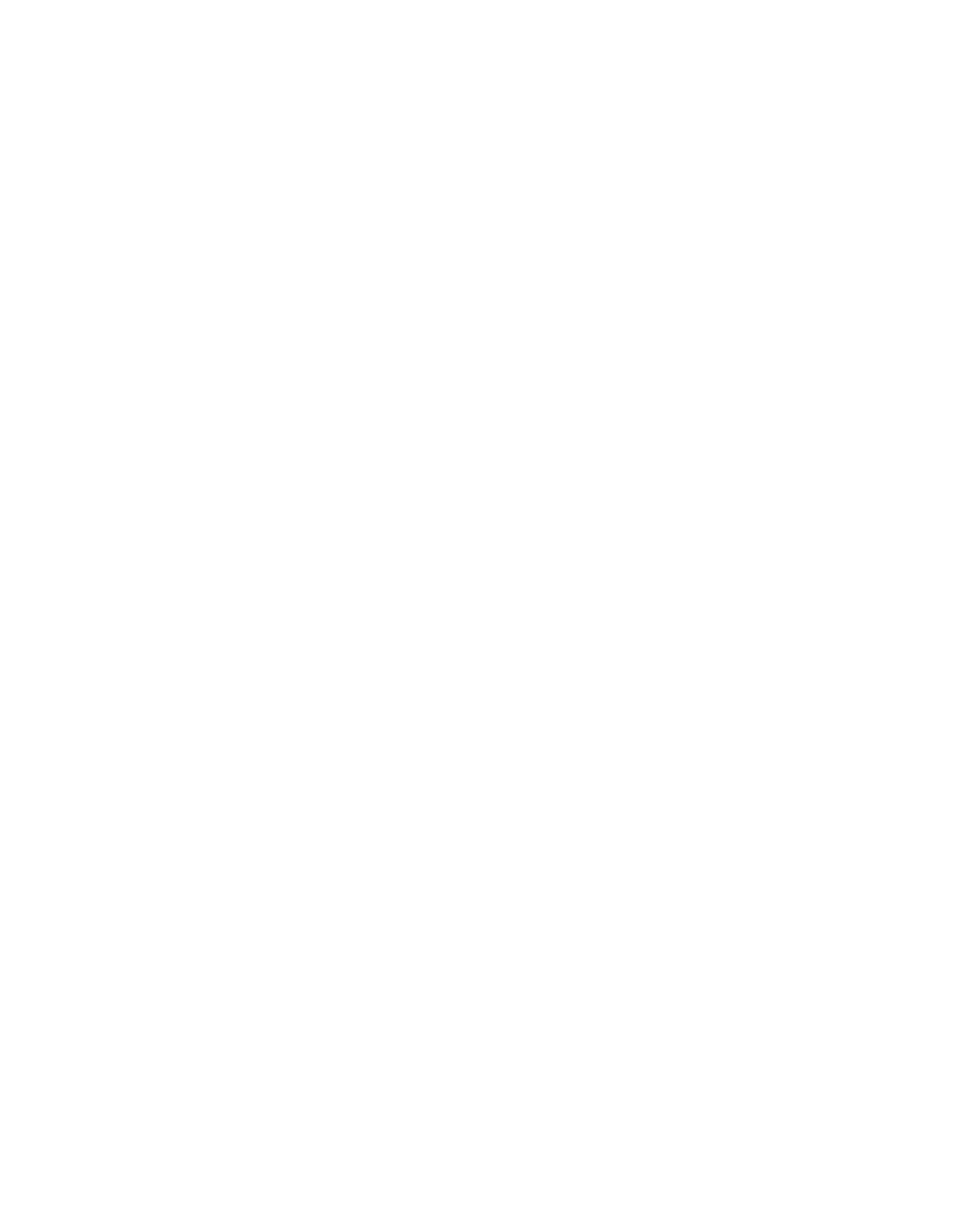#### **QUESTIONS PRESENTED**

Petitioners correctly note that the federal courts of appeal disagree on whether and how public school students may assert claims alleging excessive force by school officials under the United States Constitution, but they repeatedly misstate the law within the Fifth Circuit. The Fifth Circuit does not broadly foreclose federal constitutional claims whenever state law remedies are available and a school official has a "purportedly pedagogical purpose" for using force, as alleged throughout the Petition. In fact, the Fifth Circuit has long held that a school official's use of excessive force as an instructional technique *is* subject to constitutional scrutiny. *See Jefferson v. Ysleta Indep. Sch. Dist.*, 817 F.2d 303 (5th Cir. 1987).

The Fifth Circuit's reluctance to constitutionalize excessive force claims is much narrower than Petitioners suggest and is limited only to claims arising out of disciplinary corporal punishment, and only where state law both prohibits and provides a remedy for the use of unreasonable force. Although other circuits may grapple with which constitutional provisions might apply in this context, the Fifth Circuit—for decades—has consistently rejected these types of claims against teachers, regardless of the Amendments invoked. The questions presented are:

1. Whether granting the Petition would violate long-standing principles of constitutional avoidance, given that any ruling on the merits would not change the outcome of T.O.'s claims in light of Angela Abbott's continued entitlement to qualified immunity?

2. Whether excessive student discipline claims should be constitutionalized, even where state law adequately addresses excessive force by school officials?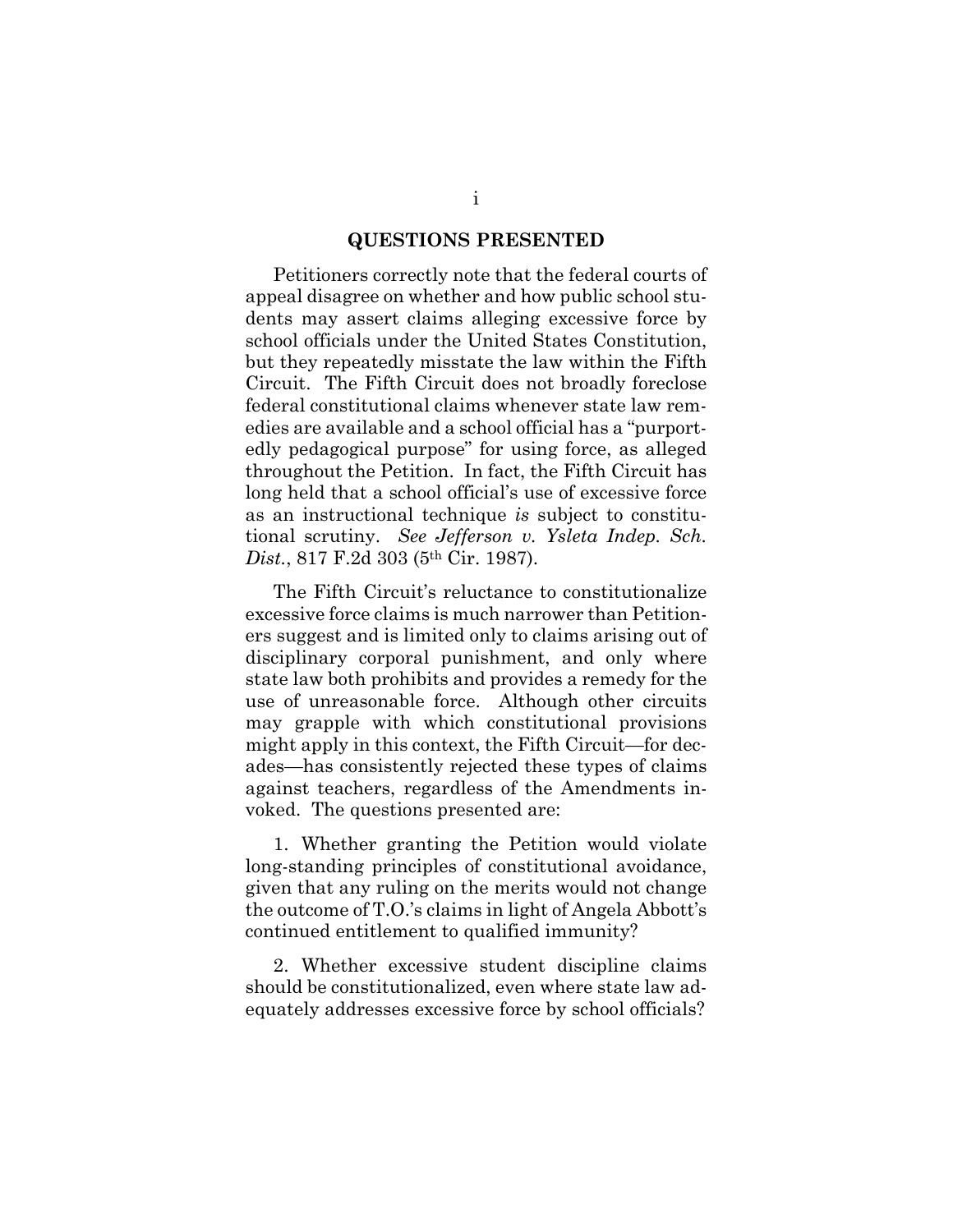# **TABLE OF CONTENTS**

| L.                                                                                                                                                                                             |
|------------------------------------------------------------------------------------------------------------------------------------------------------------------------------------------------|
| II. Relevant Procedural Background  9                                                                                                                                                          |
| REASONS FOR DENYING THE PETITION 11                                                                                                                                                            |
| Long-Standing Principles of Constitutional<br>I.<br>Avoidance and Judicial Restraint Prohibit<br>Consideration of Petitioners' Claims  11                                                      |
| A. The Fifth Circuit Examines Qualified Im-<br>munity Claims Using this Court's Binding                                                                                                        |
| B. The Fifth Circuit Correctly Rejected T.O.'s<br>Claimed Fourth Amendment Rights as                                                                                                           |
| C. This Court Has Not Considered the Open<br>Question of Whether Excessive Corporal<br>Punishment Violates the Constitution 19                                                                 |
| D. Deciding the Constitutionality of Exces-<br>sive Corporal Punishment is Neither Una-<br>voidable Nor Absolutely Necessary to the<br>Outcome of this Case and Should There-                  |
| II. The Fifth Circuit's Test for Analyzing Exces-<br>sive Corporal Punishment Claims is Con-<br>sistent with this Court's Historic Reluctance<br>to Constitutionalize State Law Tort Claims 27 |
|                                                                                                                                                                                                |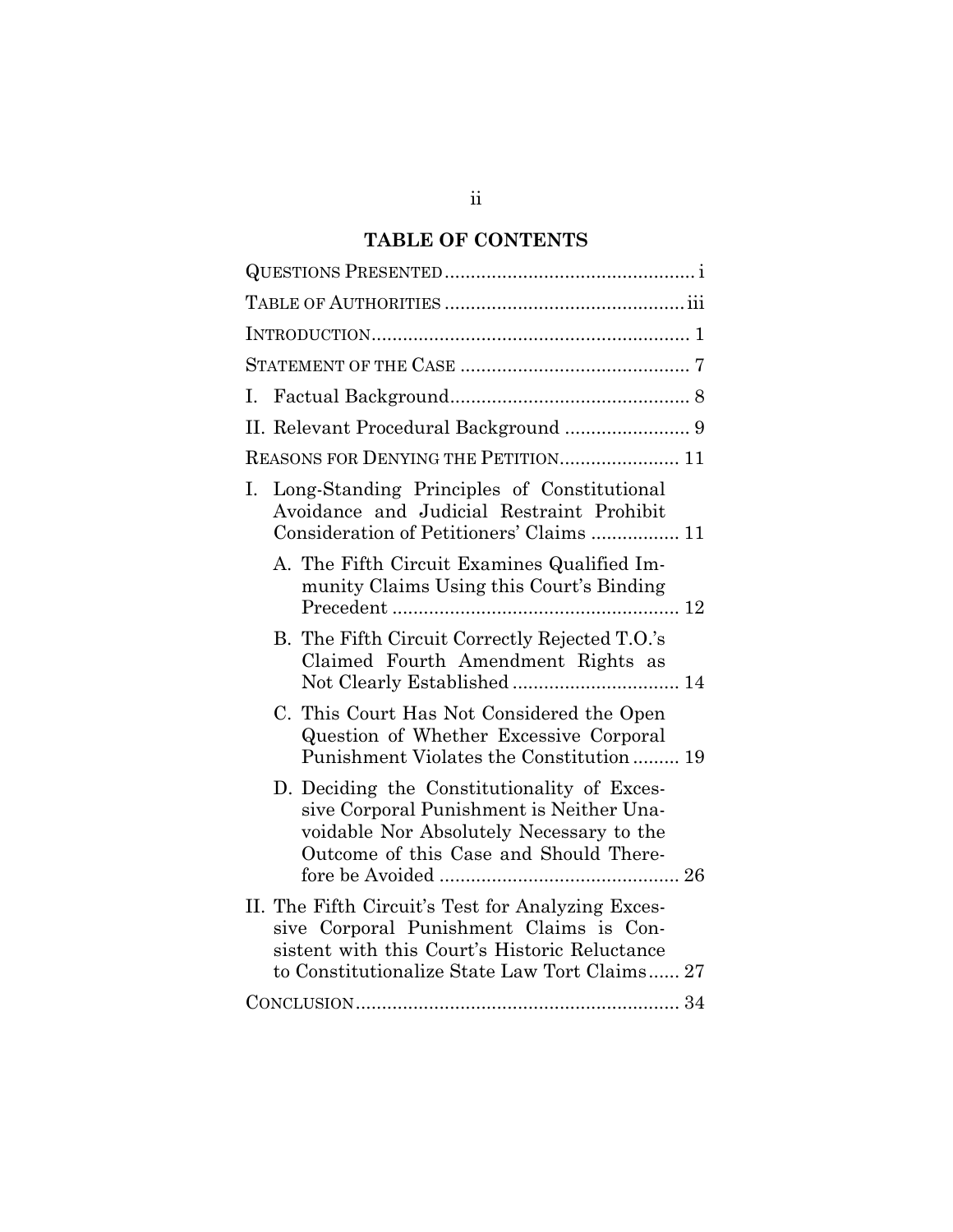# **TABLE OF AUTHORITIES**

| Cases:                                                                                                    |
|-----------------------------------------------------------------------------------------------------------|
| Ashcroft v. al-Kidd,                                                                                      |
| Bethel Sch. Dist. No. 403 v. Fraser,                                                                      |
| Burton v. United States,                                                                                  |
| Camreta v. Greene,                                                                                        |
| Carroll v. Carman,                                                                                        |
| City & Cnty. of San Francisco v. Sheehan,                                                                 |
| Cnty. of Sacramento v. Lewis,                                                                             |
| Collins v. City of Harker Heights, Tex.,                                                                  |
| Cunningham v. Beavers,<br>858 F.2d 269 (5th Cir. 1988),<br>cert. denied, 109 S. Ct. 1343 (1989) 9, 10, 18 |
| Curran v. Aleshire,<br>800 F.3d 656 (5th Cir. 2015) 10, 16, 17, 18                                        |
| Daniels v. Williams,                                                                                      |

iii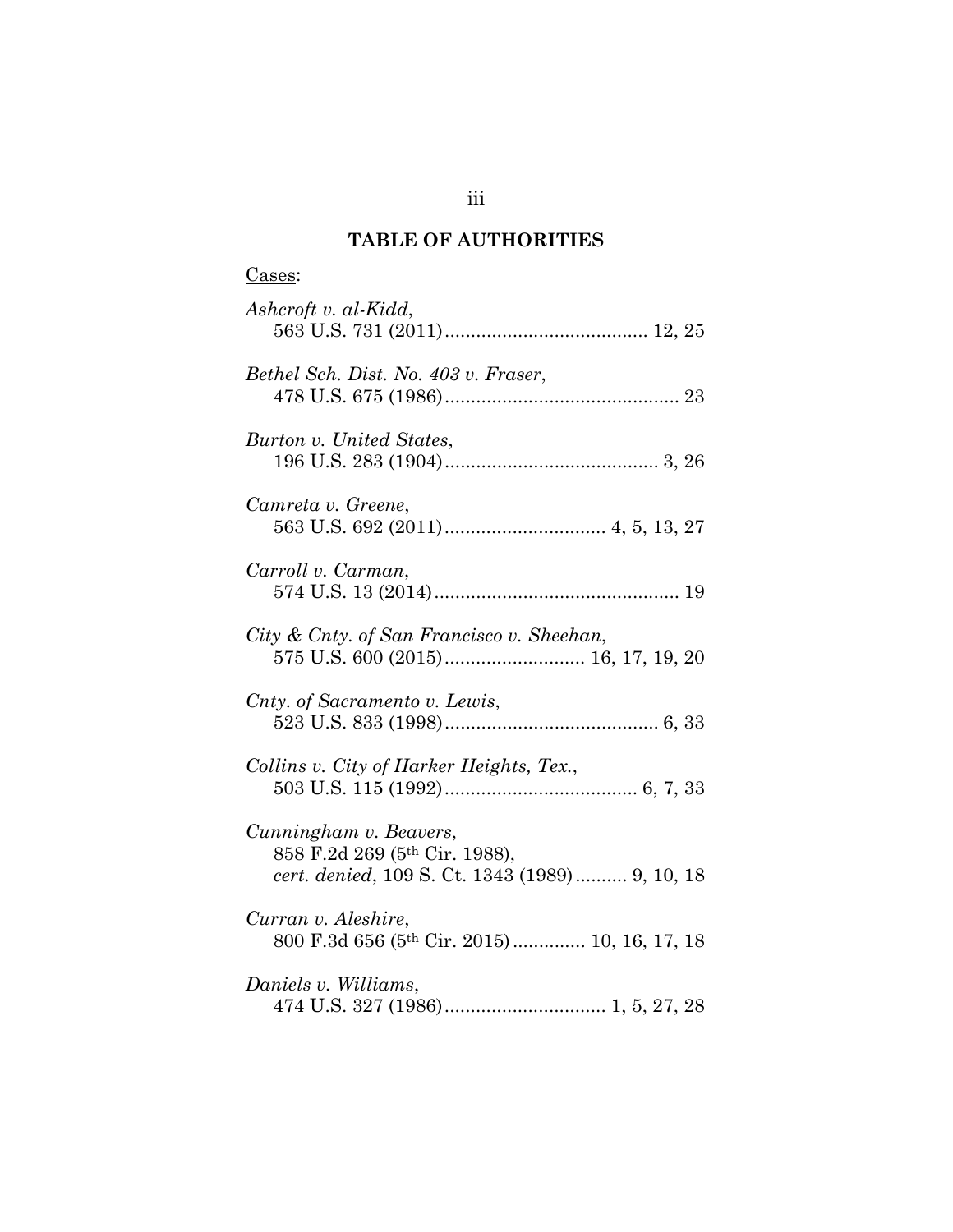| Davis v. Monroe Cnty. Bd. of Educ.,                                              |
|----------------------------------------------------------------------------------|
| DeShaney v. Winnebago Cnty.,                                                     |
| Epperson v. State of Ark.,                                                       |
| Fee v. Herndon,<br>900 F.2d 804 (5th Cir.),                                      |
| Flores v. Sch. Bd. of DeSoto Parish,<br>116 Fed. App'x 504 (5th Cir. 2004)passim |
| Graham v. Connor,                                                                |
| Harlow v. Fitzgerald,                                                            |
| Hazelwood Sch. Dist. v. Kuhlmeier,                                               |
| Ingraham v. Wright,                                                              |
| Ingraham v. Wright,<br>525 F.2d 909 (5th Cir. 1976),                             |
| $J.W.$ v. Paley,<br>860 Fed. App'x 926 (5th Cir. 2021) 17, 18                    |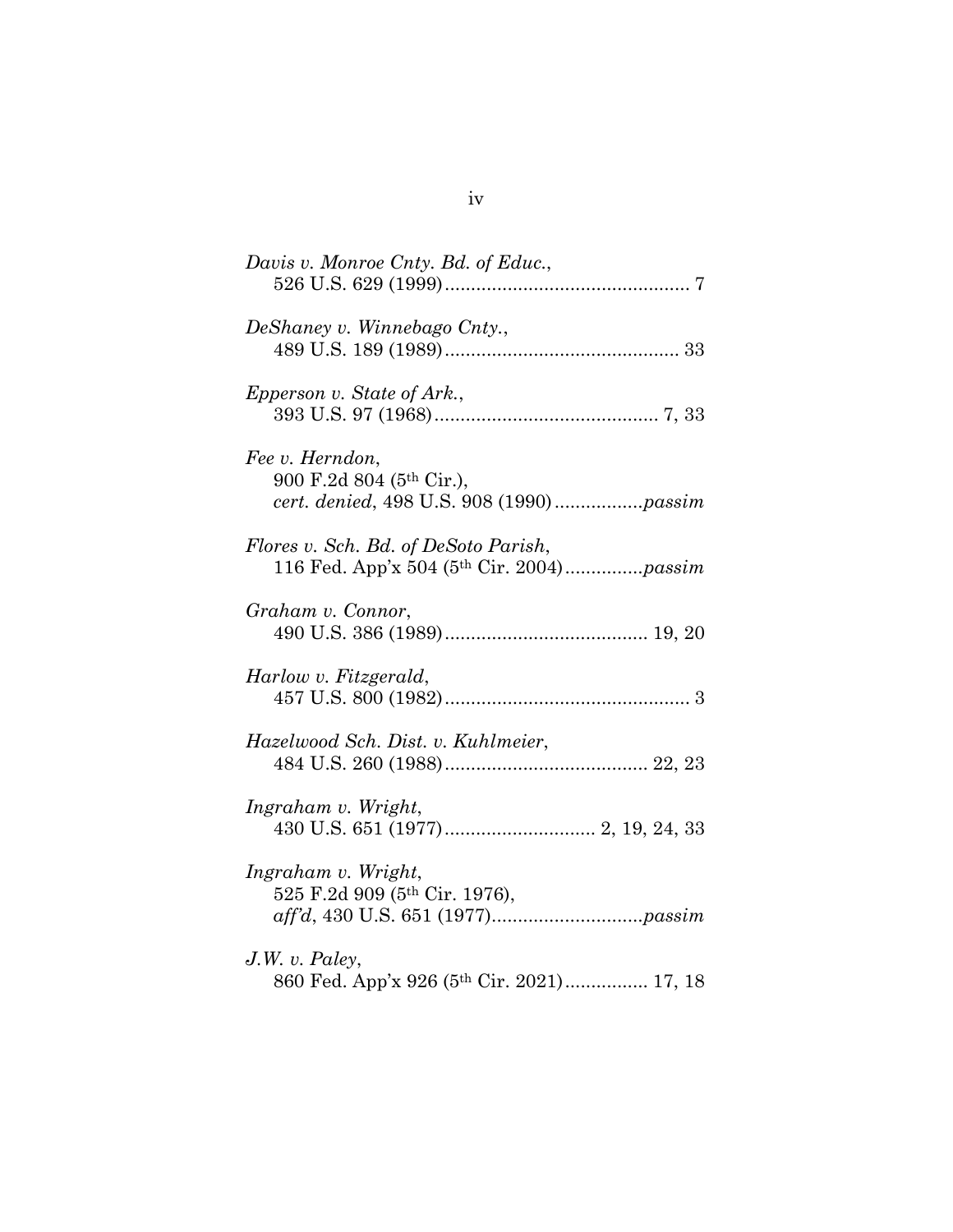| Jefferson v. Ysleta Indep. Sch. Dist.,                                                              |
|-----------------------------------------------------------------------------------------------------|
| Keim v. City of El Paso,<br>162 F.3d 1159 (5th Cir. 1998) 10, 16, 17, 18                            |
| Kisela v. Hughes,                                                                                   |
| Knick v. Township of Scott,                                                                         |
| Mahanoy Area School District v. B.L.,                                                               |
| Marquez v. Garnett,<br>567 Fed. App'x 214 (5th Cir. 2014) 18                                        |
| Milliken v. Bradley,                                                                                |
| Mitchell v. Forsyth,                                                                                |
| Moore v. Willis Indep. Sch. Dist.,                                                                  |
| Morgan v. Swanson,<br>659 F.3d 359 (5th Cir. 2011),<br>cert. denied, 567 U.S. 905 (2012) 12, 14, 25 |
| Morrow v. Meachum,<br>917 F.3d 870 (5th Cir. 2019) 12, 13, 14                                       |
| New Jersey v. T.L.O.,<br>469 U.S. 325 (1985)16, 20, 21, 22, 25, 33                                  |

v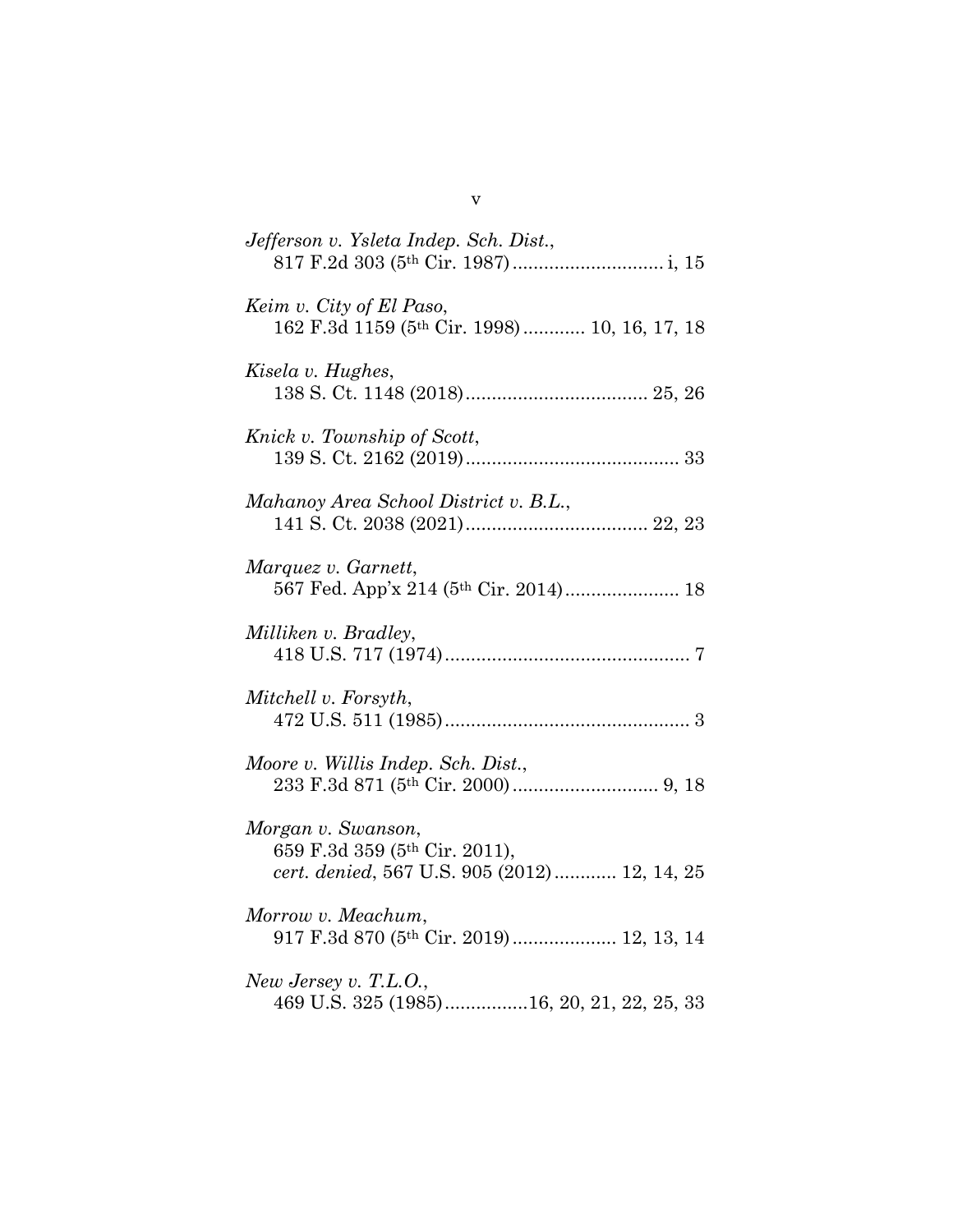| P.B. v. Koch,                                                                                                                      |
|------------------------------------------------------------------------------------------------------------------------------------|
| Paul v. Davis,                                                                                                                     |
| Pearson v. Callahan,                                                                                                               |
| Reichle v. Howards,                                                                                                                |
| Saucier v. Katz,                                                                                                                   |
| Safford Unified Sch. Dist. v. Redding,                                                                                             |
| Serafin v. Sch. of Excellence in Educ.,<br>252 Fed. App'x 684 (5 <sup>th</sup> Cir. 2007),<br>cert. denied, 554 U.S. 922 (2008) 18 |
| Spector Motor Svc. v. McLaughlin,                                                                                                  |
| Tinker v. Des Moines Indep. Sch. Dist.,                                                                                            |
| Vernonia Sch. Dist. 47J v. Acton,                                                                                                  |
| Webster v. Reprod. Health Svcs.,                                                                                                   |
| Wilson v. Layne,                                                                                                                   |

vi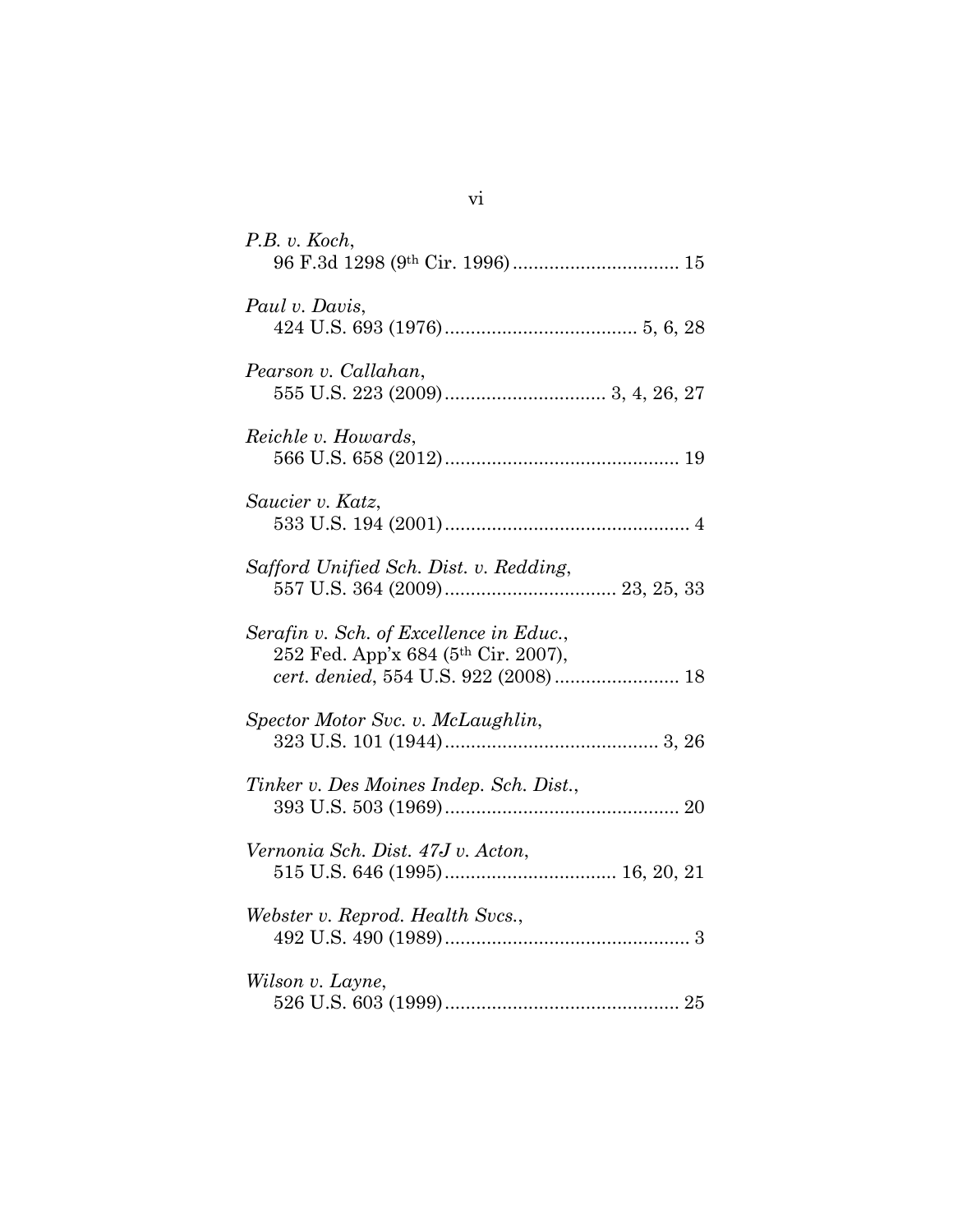| Zinermon v. Burch, |  |
|--------------------|--|
|                    |  |

# Statutes:

# vii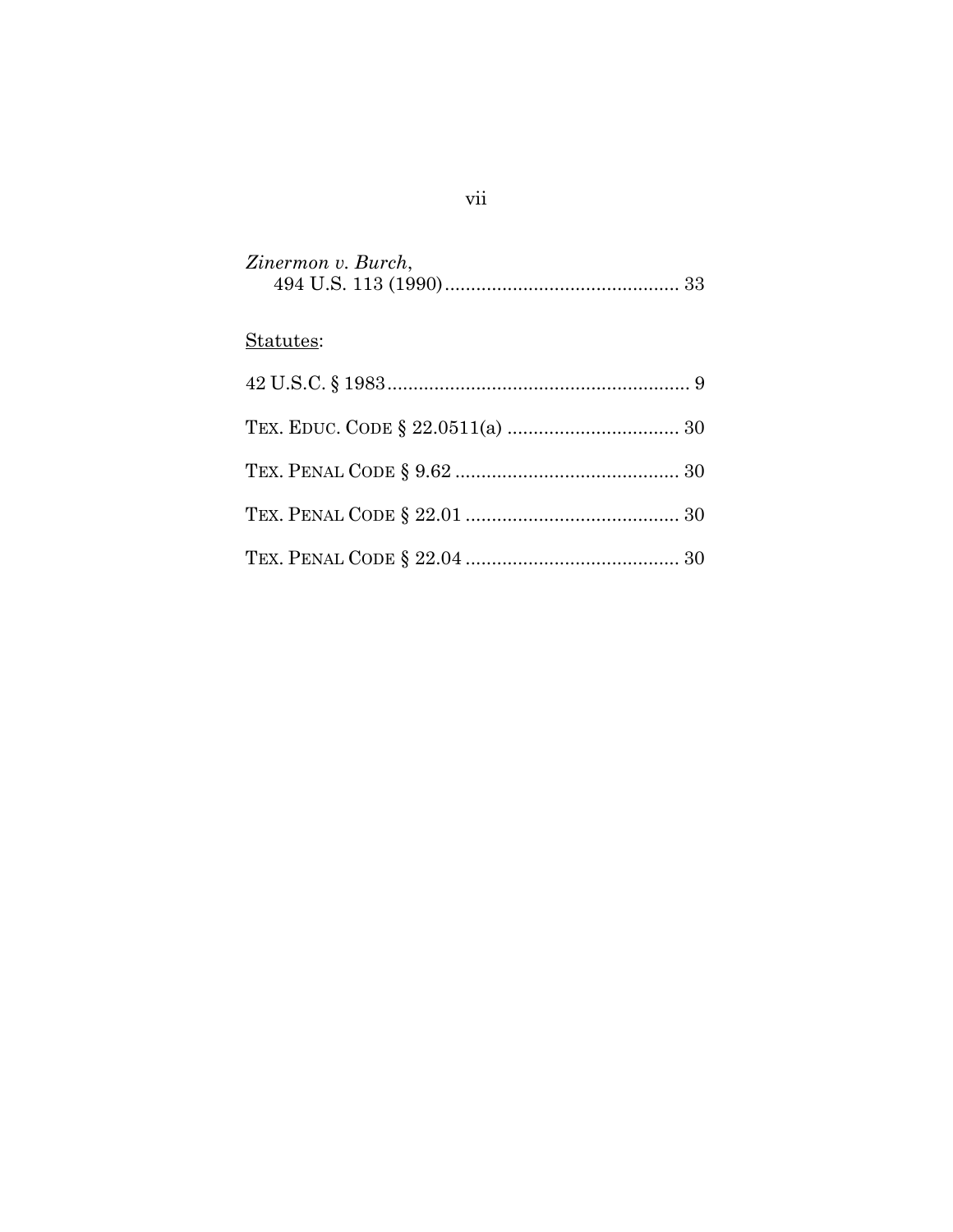#### **INTRODUCTION**

The notion that students who attend public schools within the Fifth Circuit have no legal recourse for excessive discipline-related injuries is a myth that has been perpetuated, and rejected, for over thirty years:

It is an overstatement to suggest that students can suffer extreme injury at the hands of educators without recourse. Admittedly, [] their choice of forum may be restricted to state courts. However, it is important to note that the [Fifth Circuit's] rule has been crafted to operate in the narrow context of student discipline administered within the public schools of states that authorize only reasonable discipline and, further, provide post-punishment relief for departures from its law.

*Fee v. Herndon*, 900 F.2d 804, 809 (5th Cir.), *cert. denied*, 498 U.S. 908 (1990). The rationale for restricting excessive student discipline claims to state courts is rooted in the fundamental tenet that the United States Constitution "deals with the large concerns of the governors and the governed, but it does not purport to supplant traditional tort law in laying down rules of conduct to regulate liability for injuries that attend living together in society." *Daniels v. Williams*, 474 U.S. 327, 332 (1986). Simply put, the Fifth Circuit finds "no constitutional warrant to usurp classroom discipline where states [] have taken affirmative steps to protect their students from overzealous disciplinarians." *Fee*, 900 F.2d at 809.

 Petitioners ultimately seek to invalidate the Fifth Circuit's position but accomplishing their goal will not change the outcome of this case. Since *Ingraham v. Wright*, 525 F.2d 909 (5th Cir. 1976) (en banc), *aff'd*,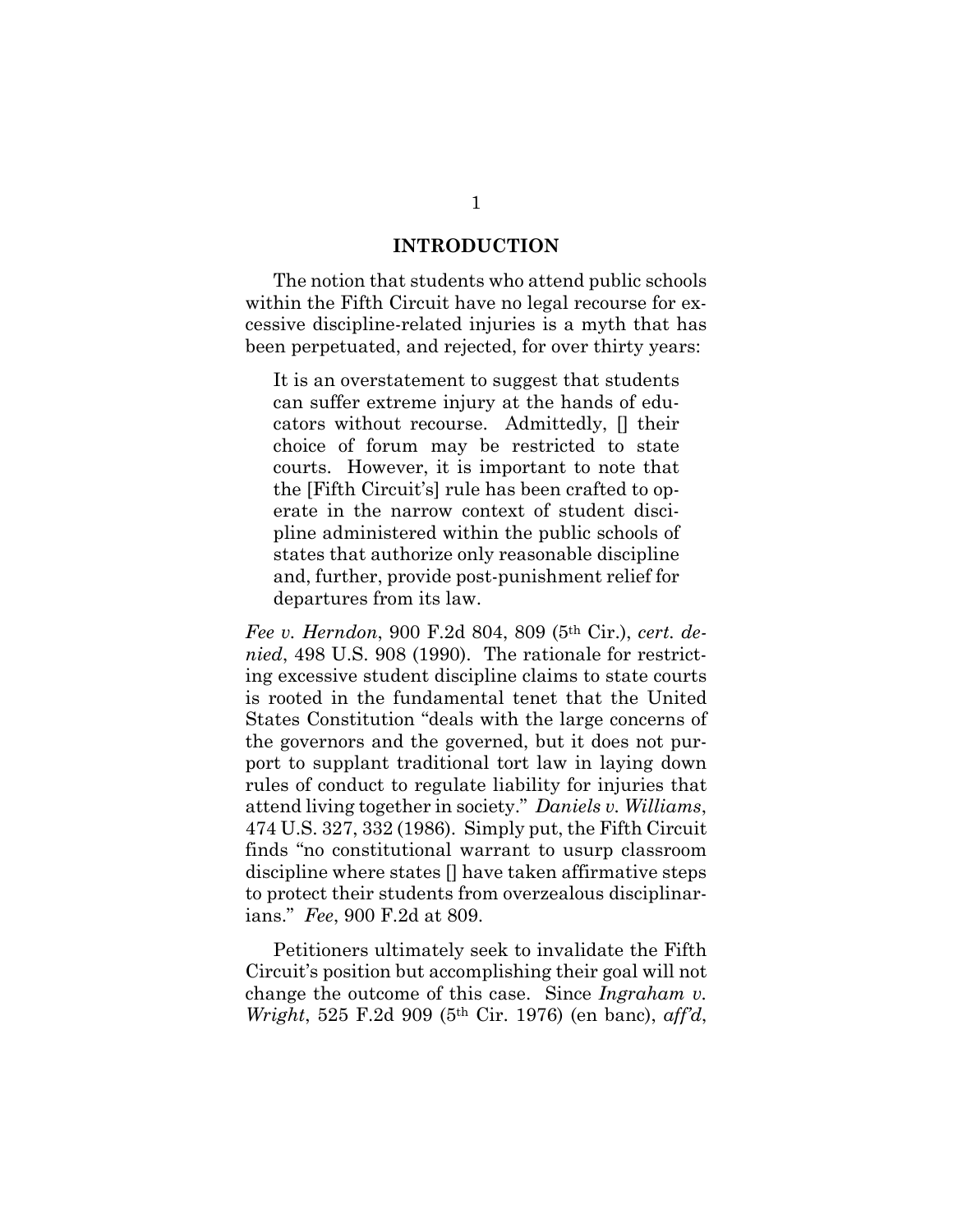430 U.S. 651 (1977), the Fifth Circuit has consistently rejected excessive discipline claims against teachers regardless of the constitutional provisions invoked—if the forum state's laws affirmatively proscribe and remedy the use of unreasonable force. *Id.* at 913–20 (rejecting claims under Eighth and Fourteenth Amendments);1 *Fee*, 900 F.2d at 809–10 (same; also finding that "the paddling of recalcitrant students does not constitute a [F]ourth [A]mendment search or seizure"); *see also, e.g., Flores v. Sch. Bd. of DeSoto Parish*, 116 Fed. App'x 504, 510–11 (5th Cir. 2004) (unpublished) (rejecting claims under Fourth and Fourteenth Amendments, and stating that "the momentary 'seizure' complained of in this case is not the type of detention or physical restraint normally associated with Fourth Amendment claims"). Petitioners, and other circuits, may disagree with the Fifth Circuit's decision not to have student discipline "shaped by the individual predilections of federal jurists rather than by state lawmakers and local officials," *Fee*, 900 F.2d at 809, but the courts below correctly applied well-settled law within the Fifth Circuit when deciding that T.O. failed to allege a violation of any clearly established constitutional right, and therefore failed to overcome Angela Abbott's assertion of qualified immunity. *See* Pet. App. 4a–11a (rejecting T.O.'s "unpersuasive[] attempt[s]" to avoid qualified immunity

<sup>&</sup>lt;sup>1</sup> In *Ingraham*, the Fifth Circuit held that excessive student discipline does not implicate the Eighth Amendment's prohibition on cruel and unusual punishment and does not violate the Fourteenth Amendment's substantive or procedural due process protections. This Court granted certiorari as to the questions of cruel and unusual punishment and procedural due process—and affirmed the Fifth Circuit's rulings on those issues, 430 U.S. at 683—but denied review as to whether excessive discipline implicates substantive due process rights. *Id*. at 659 & n.12.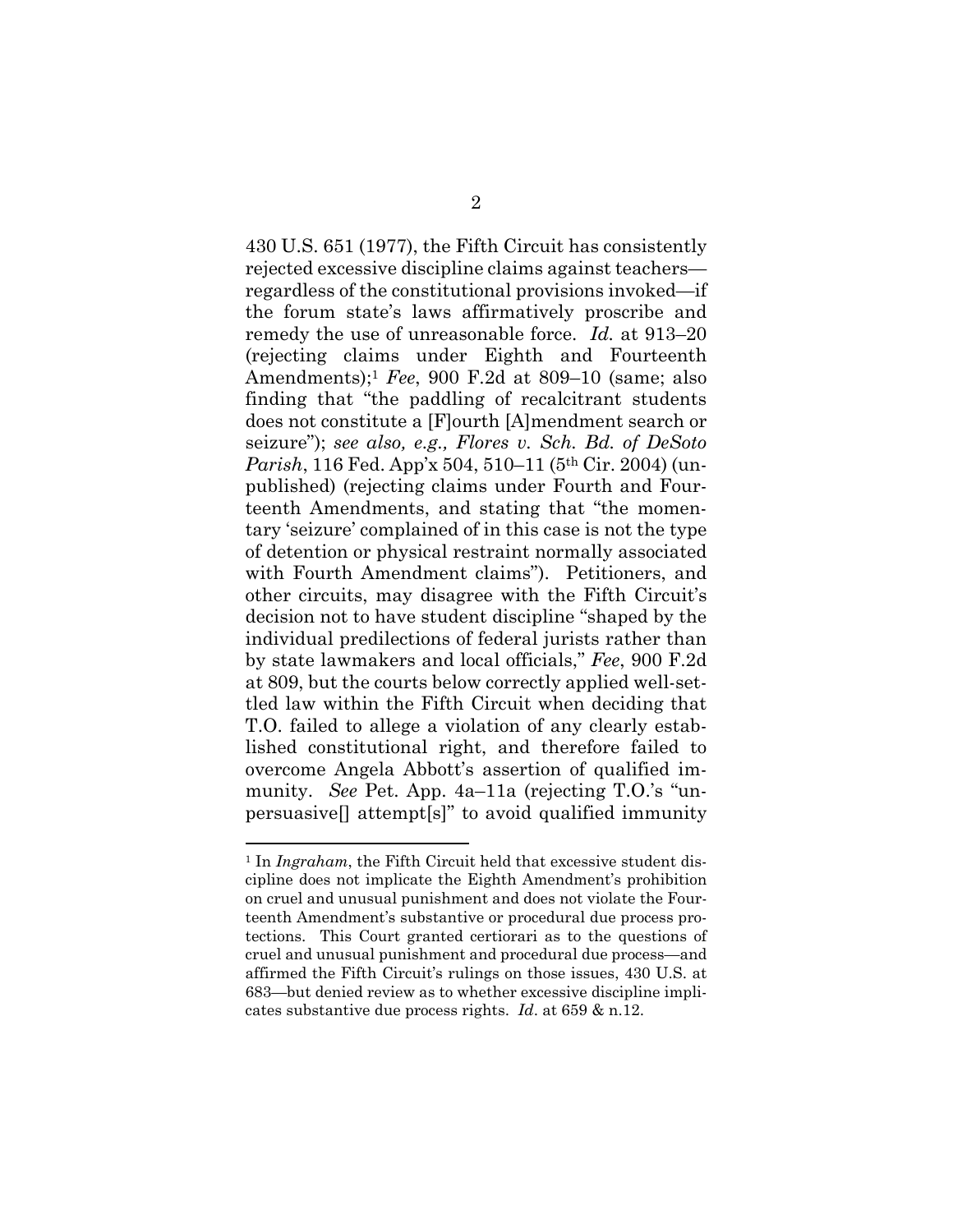because "for more than thirty years, the law of this circuit has clearly protected corporal punishment from constitutional scrutiny"). And because the qualified immunity analysis is permanently tethered to the law in effect at the time of the conduct at issue, *see Harlow v. Fitzgerald*, 457 U.S. 800, 818–19 (1982), any subsequent decision to overturn that law cannot be used to retroactively deprive Abbott of her entitlement to qualified immunity. *Mitchell v. Forsyth*, 472 U.S. 511, 535 (1985) ("The District Court's conclusion that Mitchell is not immune because he gambled and lost on the resolution of this open question departs from the principles of *Harlow*. Such hindsight-based reasoning on immunity issues is precisely what *Harlow* rejected.").

 By nevertheless asking the Court to consider the merits of their claims, Petitioners ask the Court to violate fundamental principles of constitutional jurisprudence. This Court has long-recognized the rule that courts should avoid deciding "principles or rules of law which cannot affect the result as to the thing in issue in the case before it." *Webster v. Reprod. Health Svcs.*, 492 U.S. 490, 507 (1989). In particular, courts should not decide constitutional issues unless they are "unavoidable" or "absolutely necessary" to the outcome of a case. *Spector Motor Svc. v. McLaughlin*, 323 U.S. 101, 105 (1944); *Burton v. United States*, 196 U.S. 283, 294 (1904). These canons of constitutional avoidance and judicial restraint apply in qualified immunity cases. *See Pearson v. Callahan*, 555 U.S. 223, 241 (2009) (Requiring courts to first decide whether the plaintiff has alleged the violation of a constitutional right before deciding whether that right was clearly established "departs from the general rule of constitutional avoidance and runs counter to the older, wiser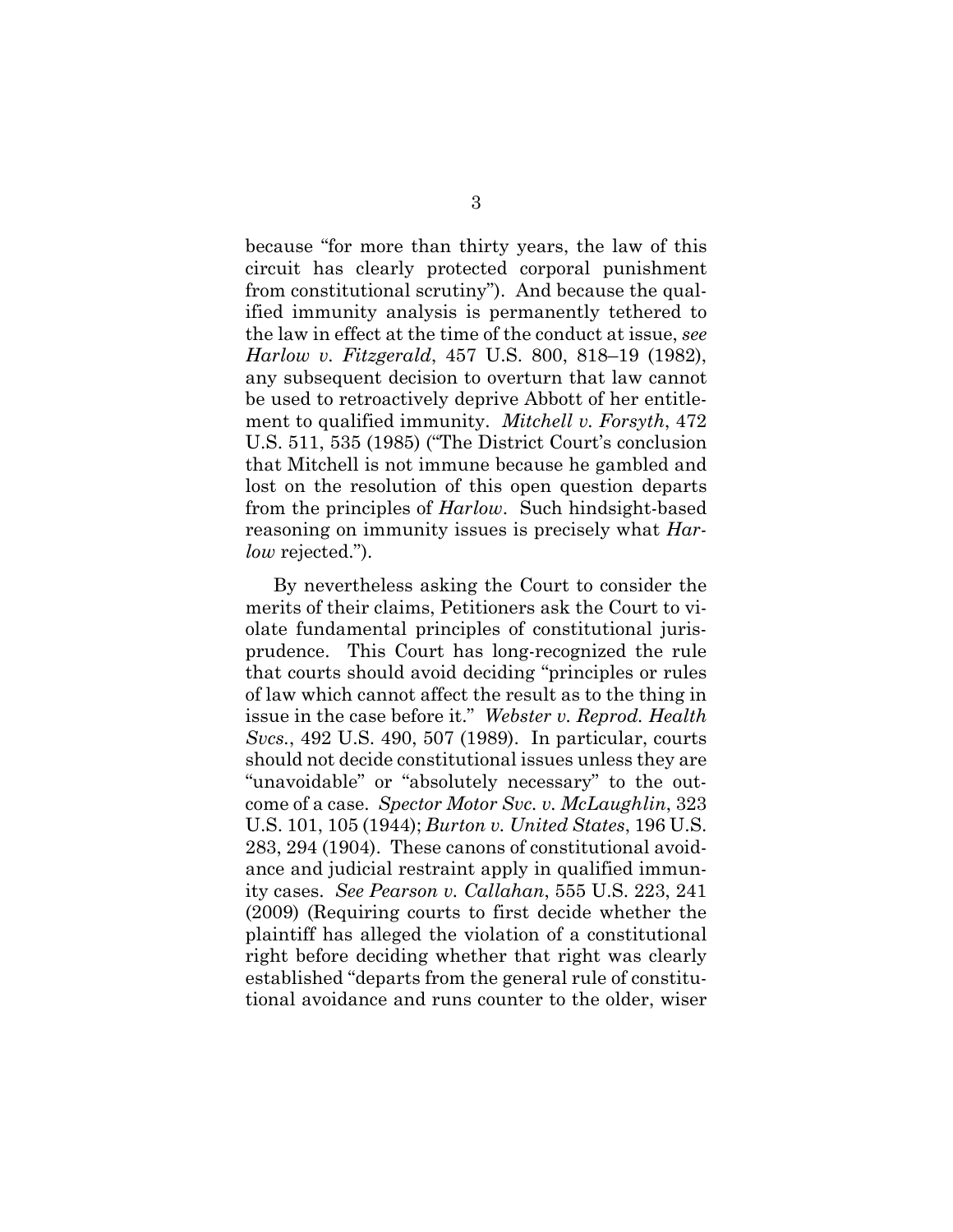judicial counsel not to pass on questions of constitutionality . . . unless such adjudication is unavoidable.") (discussing *Saucier v. Katz*, 533 U.S. 194 (2001)) (internal citations and quotations omitted); *but see Camreta v. Greene*, 563 U.S. 692, 705–09 (2011) (stating that, in certain circumstances, the "regular policy of avoidance sometimes does not fit the qualified immunity situation because it threatens to leave standards of official conduct permanently in limbo").2

Here, deciding whether or to what extent excessive corporal punishment violates the Constitution is neither unavoidable nor absolutely necessary because, no matter what the Court decides, Abbott—the only party sued for allegedly violating T.O.'s constitutional rights—will still be entitled to qualified immunity under then-existing Fifth Circuit law, and the outcome of this case will not change. Granting the Petition would therefore run counter to the "older, wiser" doctrines of constitutional avoidance and judicial restraint. *See Camreta*, 563 U.S. at 714 (Scalia, J., concurring) ("The parties have not asked us to [end the extraordinary practice of ruling upon constitutional questions unnecessarily when the defendant possesses qualified immunity], but I would be willing to consider it in the appropriate case."); *id.* at 729–30

<sup>2</sup> In *Camreta*, government officials appealed the Ninth Circuit's ruling that they violated the Constitution by interviewing a girl at school about sexual abuse allegations without first obtaining a warrant or parental consent, even though they prevailed on their qualified immunity defense because the constitutional right was not clearly established. 563 U.S. at 697–98. After discussing scenarios in which it might be appropriate to "avoid avoidance" in favor of "the development of constitutional precedent," the Court ultimately vacated, on mootness grounds, the Ninth Circuit's decision relating to the merits of the plaintiff's Fourth Amendment claim. *Id.* at 710–14.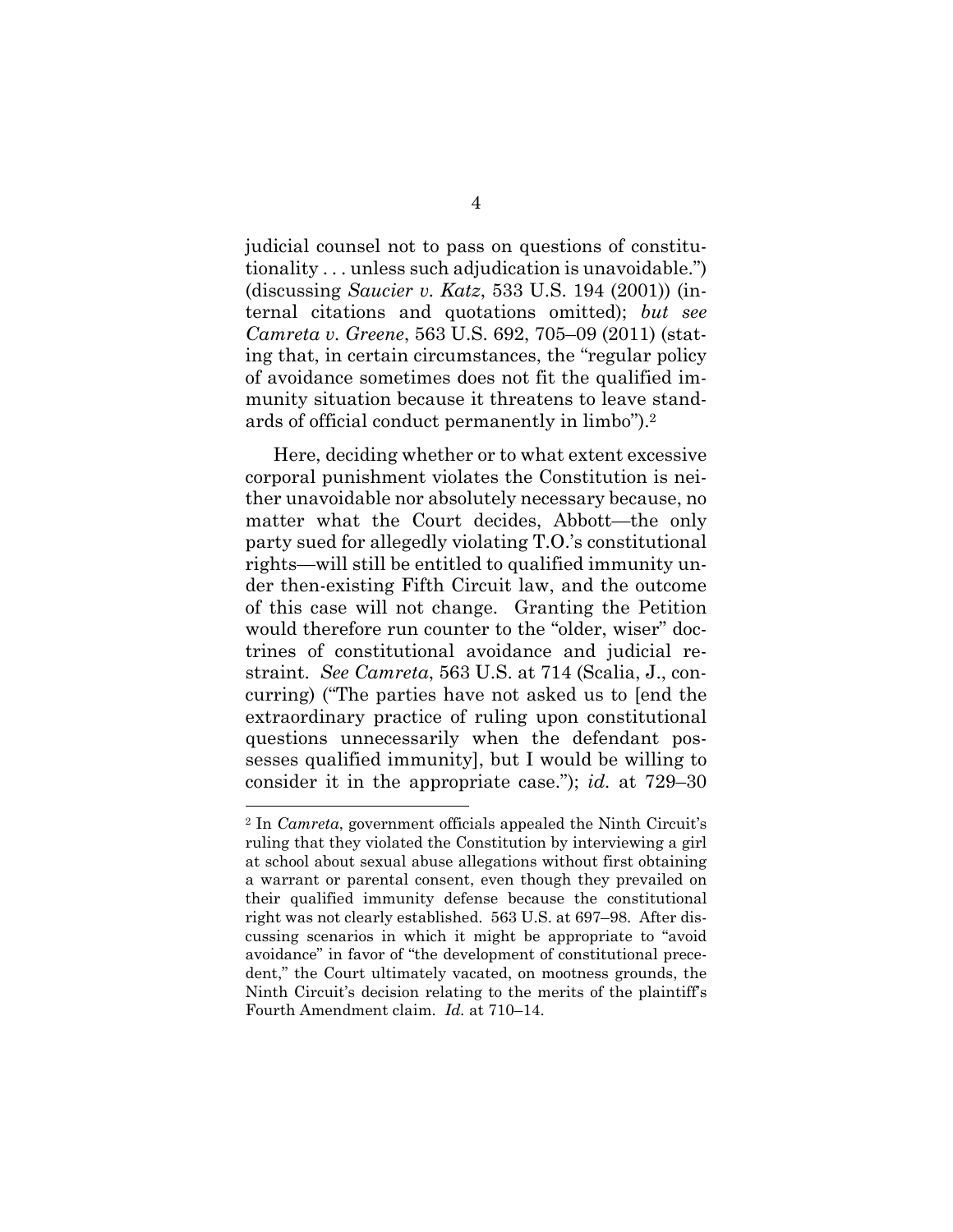(Kennedy, J., joined by Thomas, J., dissenting) ("The Court should not superintend the judicial decisionmaking process in qualified immunity cases under special rules, lest it make the judicial process more complex for civil rights suits than for other litigation. It follows, however, that the Court should provide no special permission to reach the merits. If qualified immunity cases were treated like other cases raising constitutional questions, settled principles of constitutional avoidance would apply.").

 Even if this case falls within the narrow category of situations that might justify "avoiding avoidance," the tension between the Petition and traditional constitutional principles does not end there. The Constitution "does not purport to supplant traditional tort law," *Daniels*, 474 U.S. at 332, and the Fourteenth Amendment is not a "font of tort law to be superimposed upon whatever systems may already be administered by the States." *Paul v. Davis*, 424 U.S. 693, 701 (1976). States like Texas, Louisiana, and Mississippi "do[] not allow teachers to abuse students with impunity and provide[] civil and criminal relief against educators who breach statutory and common law standards of misconduct." *See Fee*, 900 F.2d at 809. In other words, these "states that affirmatively proscribe and remedy mistreatment of students by educators do not, by definition, act 'arbitrarily,' a necessary predicate for substantive due process relief." *Id.* at 808. The Fifth Circuit's position that it would therefore be a "misuse of [its] judicial power to determine, for example, whether a teacher has acted arbitrarily in paddling a particular child for certain behavior or whether in a particular instance of misconduct five licks would have been a more appropriate punishment than ten licks," *Ingraham*, 525 F.2d at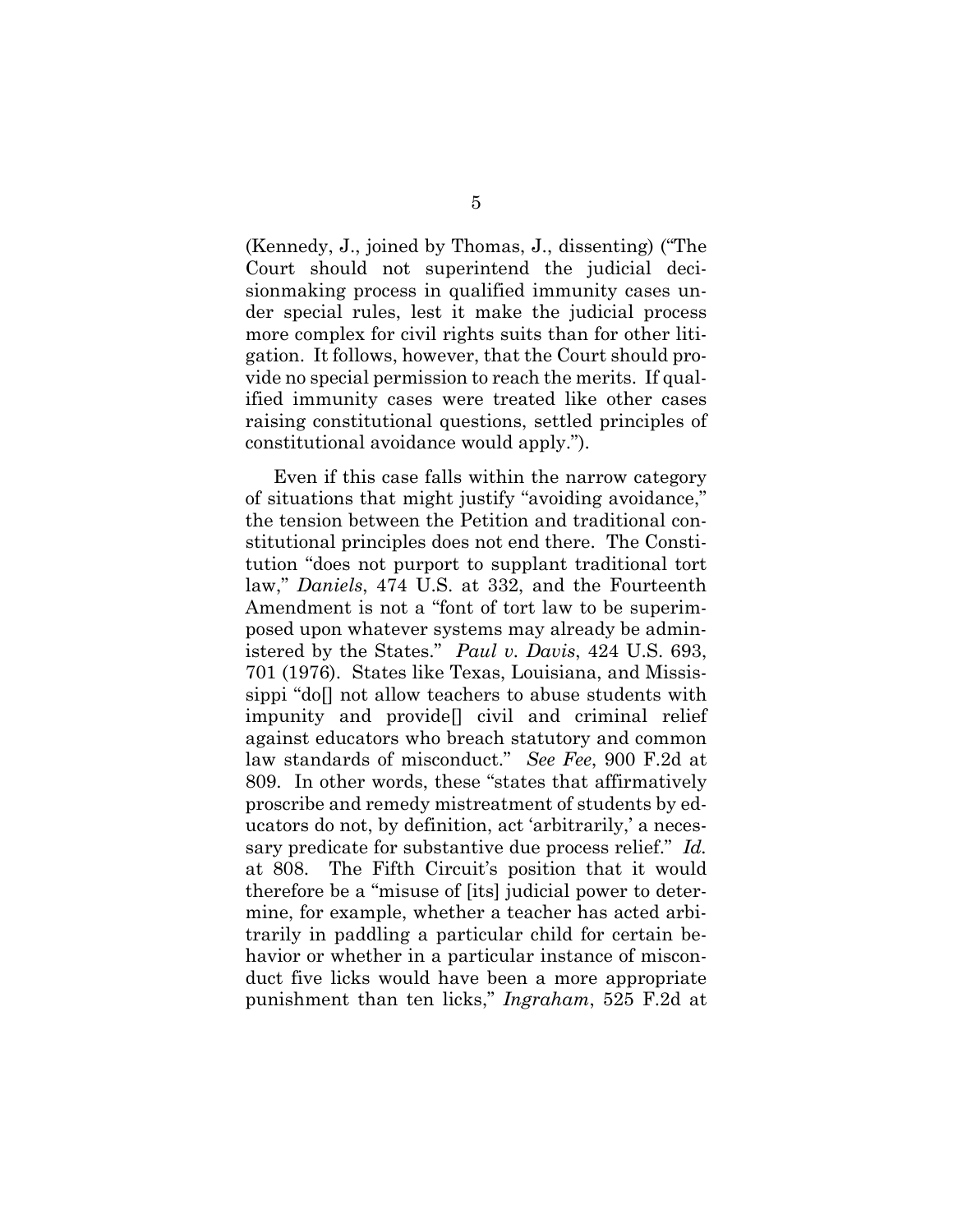917, is consistent with this Court's historic reluctance to expand the amorphous concept of substantive due process. *See, e.g., Cnty. of Sacramento v. Lewis*, 523 U.S. 833, 841 (1998); *Collins v. City of Harker Heights, Tex.*, 503 U.S. 115, 128–29 (1992).

Although excessive student discipline should neither be tolerated nor condoned, the Fifth Circuit has appropriately recognized that "the Constitution is not a criminal or civil code to be invoked invariably for the crimes or torts of state educators who act in contravention of the very laws designed to thwart abusive disciplinarians." *Fee*, 900 F.2d at 808. Where states have implemented legal frameworks for prohibiting and remedying excessive corporal punishment, inviting federal judges to assume the role of deciding whether a particular incident of student misconduct justified the use or extent of a particular form of punishment—decisions traditionally made by state and local officials—expands the concept of substantive due process well beyond the Fourteenth Amendment's stated purpose and "limited effect." *Davis*, 424 U.S. at 700. The Court usually declines invitations to constitutionalize state law tort claims, particularly when, as here, the relationship between the parties is primarily governed at the state or local level:

The reasoning in those cases [rejecting the imposition of constitutional duties analogous to those traditionally imposed by state tort law] applies with special force to claims asserted against public employers because state law, rather than the Federal Constitution, generally governs the substance of the employment relationship . . . Decisions concerning the [administration of government programs] involve a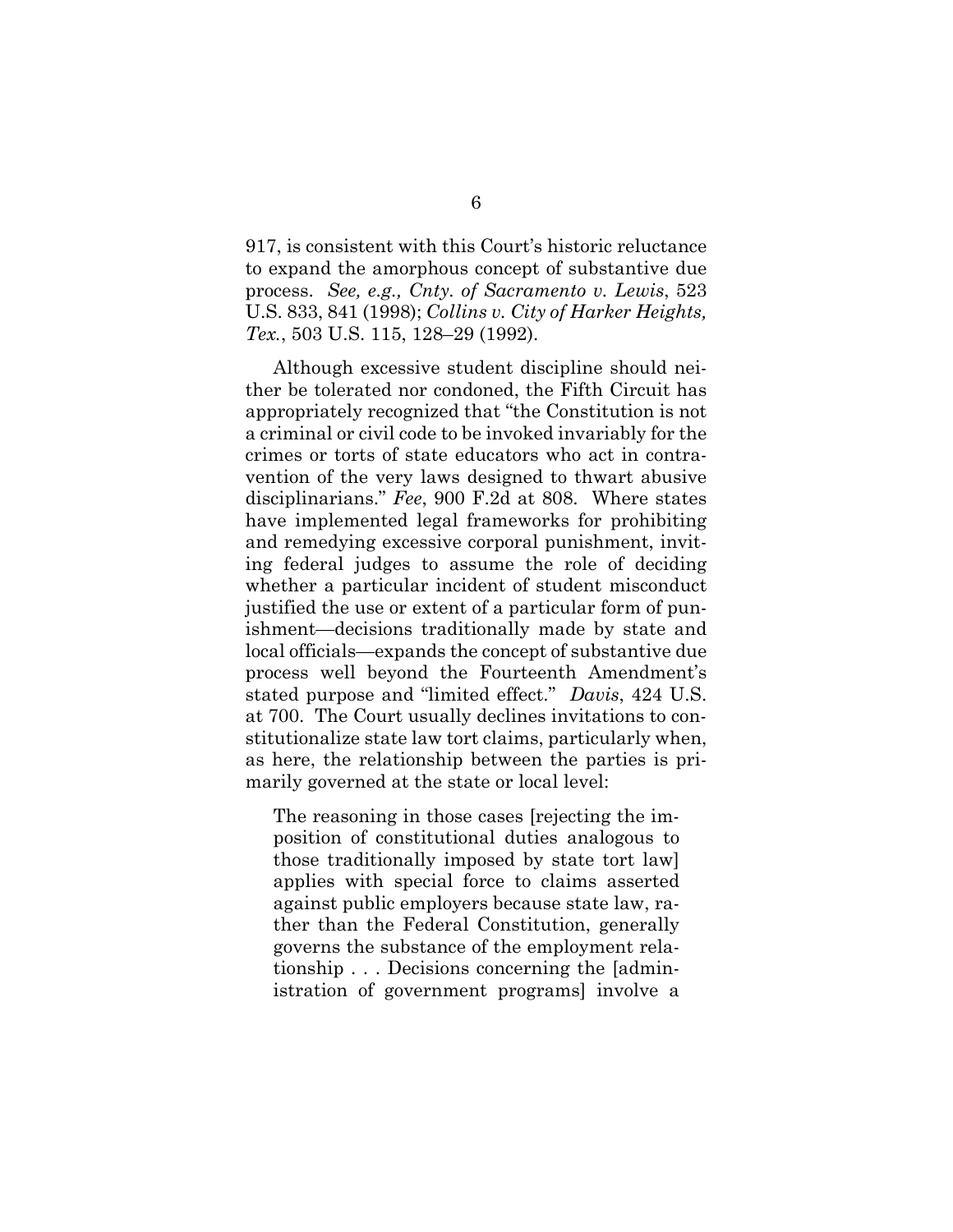host of policy choices that must be made by locally elected representatives, rather than by federal judges []. The Due Process Clause is not a guarantee against incorrect or ill-advised personnel decisions. Nor does it guarantee municipal employees a workplace that is free of unreasonable risks of harm.

*Collins*, 503 U.S. at 128–29 (internal citations and quotations omitted). This case warrants the same level of deference to state and local officials. *Compare id. with Davis v. Monroe Cnty. Bd. of Educ.*, 526 U.S. 629, 648 (1999) ("[C]ourts should refrain from secondguessing the disciplinary decisions made by school administrators.") *and Epperson v. State of Ark.*, 393 U.S. 97, 104 (1968) ("Judicial interposition in the operation of the public school system of the Nation raises problems requiring care and restraint . . . By and large, public education in our Nation is committed to the control of state and local authorities. Courts do not and cannot intervene in the resolution of conflicts which arise in the daily operation of school systems and which do not directly and sharply implicate basic constitutional values."); *see also Milliken v. Bradley*, 418 U.S. 717, 741–42 (1974) ("No single tradition in public education is more deeply rooted than local control over the operation of schools . . ..").

The Court should deny the Petition.

### **STATEMENT OF THE CASE**

This case arises from allegations of excessive corporal punishment, which, in the Fifth Circuit, implicate narrow legal standards regarding the applicability of federal constitutional protections. The courts below relied on these well-established legal principles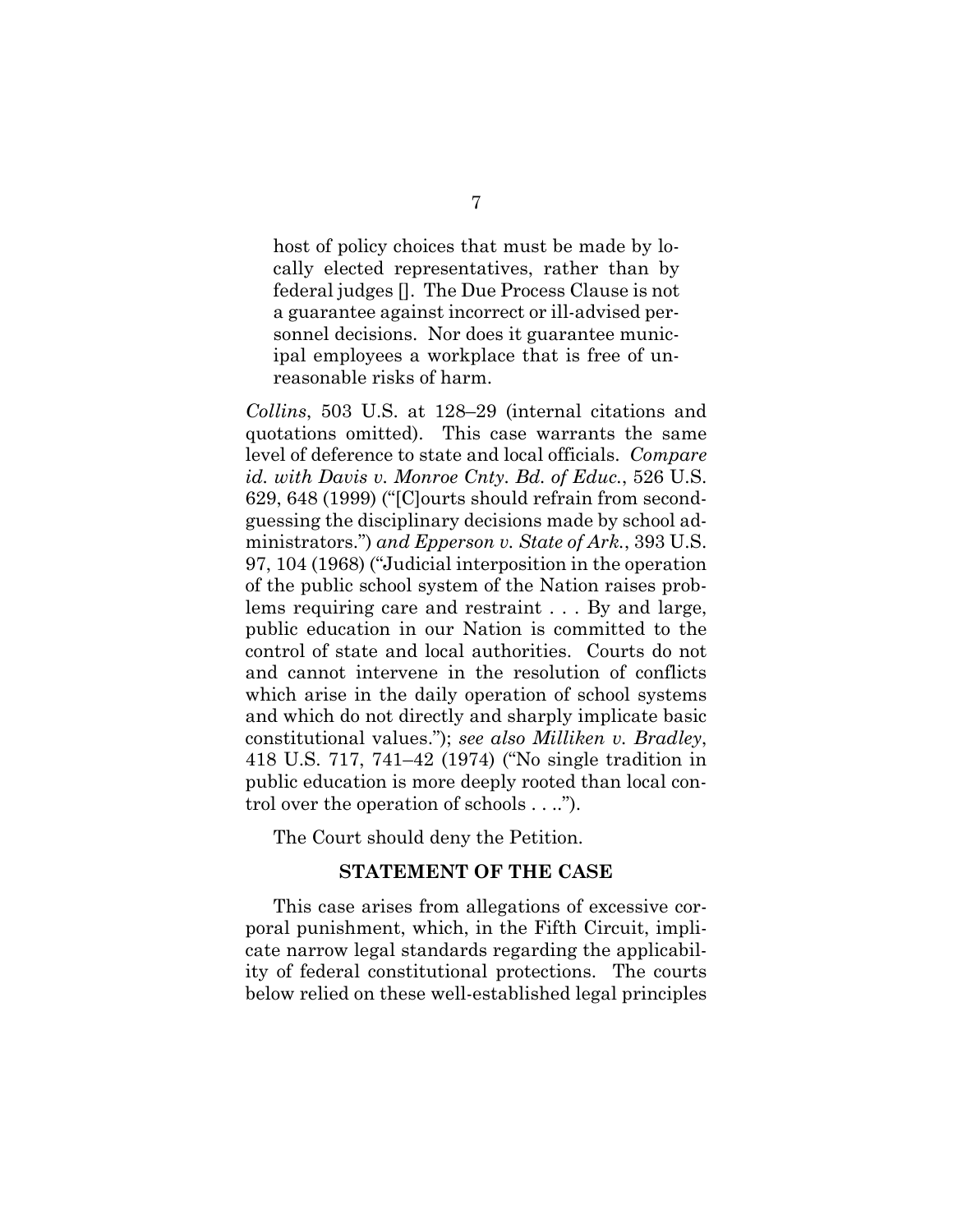in dismissing Petitioners' claims against Angela Abbott based on qualified immunity.

#### **I. Factual Background**

During the 2016–2017 school year, Angela Abbott worked as a Fourth Grade math specialist at Hunters Glen Elementary, within the Fort Bend Independent School District in Fort Bend County, Texas. T.O. attended first grade at the same school. Pet. App. 44a.

T.O. has Attention Deficit Hyperactivity Disorder (ADHD) and Oppositional Defiant Disorder (ODD). The District therefore provided T.O. with certain behavioral accommodations pursuant to Section 504 of the Rehabilitation Act, including a Behavioral Intervention Plan involving the use of verbal redirection, a quiet area for him to calm down when needed, and positive praise for returning to appropriate behavior. Pet. App. 44a. The District also assigned an aide to provide T.O. with one-on-one behavioral support. Pet. App. 45a.

On January 31, 2017, T.O.'s behavioral support aide removed him from his classroom, into the hallway, after he exhibited "behaviors characteristic of his diagnoses"—*i.e.*, disruptive behaviors characteristic of ADHD and ODD. The aide instructed T.O. to remain in the hallway outside of the classroom until he calmed down. Abbott happened to be walking down the hallway at this time, observed T.O.'s ongoing disruptive behavior, and intervened to assist. Pet. App. 45a.

Petitioners allege that Abbott stood in front of the door to physically block T.O. from returning to the classroom, yelled at him in response to him yelling that he wanted to go back to class, and yelled at him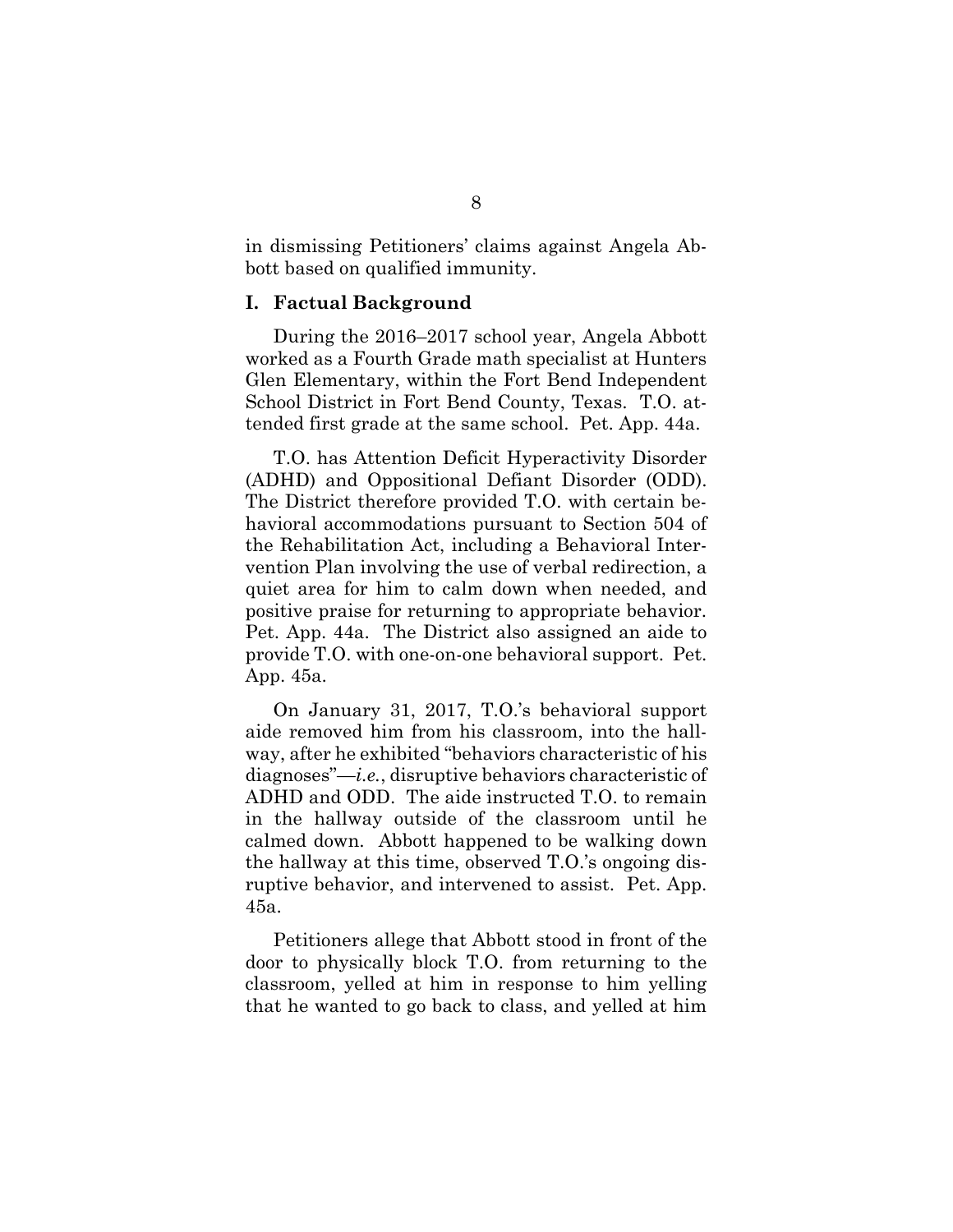to stop pulling on his behavioral aide's arm. Pet. App. 45a. Then, after T.O. tried to physically push Abbott away from the door, and after he also hit her on her right leg, Abbott allegedly "threw [T.O.] to the floor and seized him by his throat/neck, choking and yelling at him," including that he "had hit the wrong one" and should "keep his hands to himself." Pet. App. 45a– 46a. Abbott purportedly held T.O. in a choke hold for "several minutes," during which time he allegedly began "foaming at the mouth." Pet. App. 46a.

Petitioners assert that the incident resulted in some bruising and redness on T.O.'s neck, *see* Pet. App. 48a, but that Abbott's actions "threatened T.O. with much greater physical injury than the physical injuries that actually resulted." Pet. App. 47a.

### **II. Relevant Procedural History**

Terrence Outley and Darrezett Craig (as parents and next-friends of T.O.) sued Angela Abbott, via 42 U.S.C. § 1983, claiming that her in-the-moment reaction to T.O.'s misbehavior violated the Fourth, Fifth, and Fourteenth Amendments. Pet. App. 49a.3

Abbott moved to dismiss based on qualified immunity, arguing that any injuries T.O. sustained occurred in the context of student discipline, which the Fifth Circuit has held does not implicate federal constitutional rights because Texas law both prohibits and remedies excessive corporal punishment. *See, e.g., Moore v. Willis Indep. Sch. Dist.*, 233 F.3d 871, 874–75 (5th Cir. 2000); *Fee*, 900 F.2d at 807–10; *Cunningham v. Beavers*, 858 F.2d 269, 271–72 (5th Cir.

<sup>3</sup> Initially, Petitioners also asserted Section 1983 claims against Fort Bend ISD, but, for reasons unknown to Respondents, they dropped those claims from their Amended Complaint.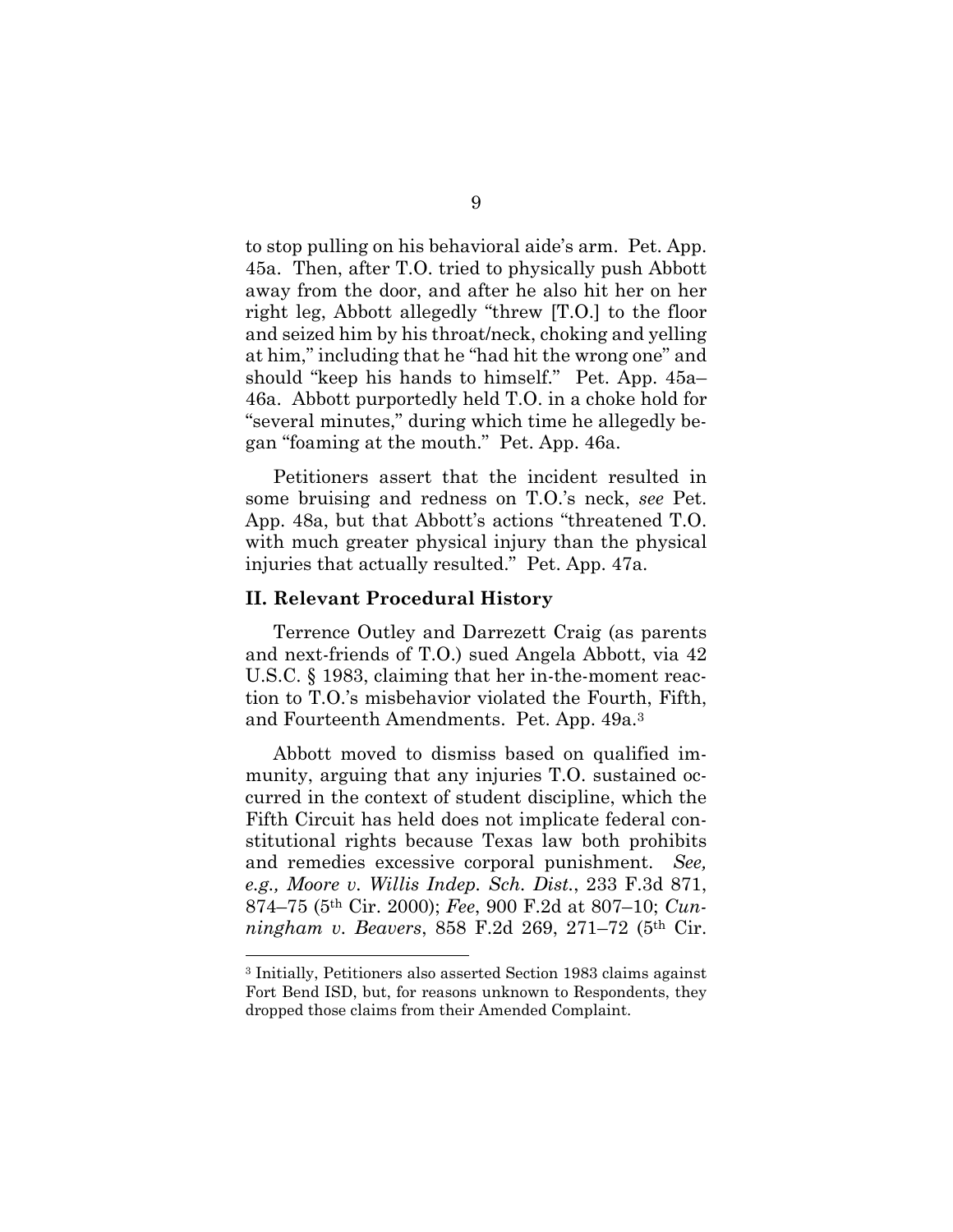1988), *cert. denied*, 109 S. Ct. 1343 (1989); *Ingraham*, 525 F.2d at 912–20; *Flores*, 116 Fed. App'x at 510. The district court agreed and, after adopting a magistrate judge's report and recommendation, dismissed T.O.'s claims. Pet. App. 21a–34a.

The Fifth Circuit affirmed, holding that T.O. failed to state a substantive due process violation under the line of cases typified by *Ingraham* and *Fee*. Pet. App. 5a–9a. With respect to T.O.'s Fourth Amendment claim, the court noted that it had not "conclusively determined whether the momentary use of force by a teacher against a student constitutes a Fourth Amendment seizure," but acknowledged a previous ruling in which it had expressly "rejected Fourth Amendment claims brought by a student who was choked by a teacher on the basis that allowing such claims to proceed would 'eviscerate this circuit's rule against prohibiting substantive due process claims' stemming from the same injuries." Pet. App. 9a (quoting *Flores*, 116 Fed. App'x at 510).

Although the Fifth Circuit went on to state that "we have also noted that claims of excessive force and unlawful arrest against *other school officials* are properly analyzed under the Fourth Amendment," it cited cases involving police officers and/or security guards—not teachers—and in which the defendants never invoked *Ingraham* or *Fee*. Pet. App. 9a (citing *Keim v. City of El Paso*, 162 F.3d 1159 (5th Cir. 1998) (unpublished) and *Curran v. Aleshire*, 800 F.3d 656 (5th Cir. 2015)) (emphasis added).

Ultimately, the Fifth Circuit held that "[i]n light of this inconsistency in our caselaw, we cannot say that it was clearly established, at the time of the incident, that Abbott's actions were illegal under the Fourth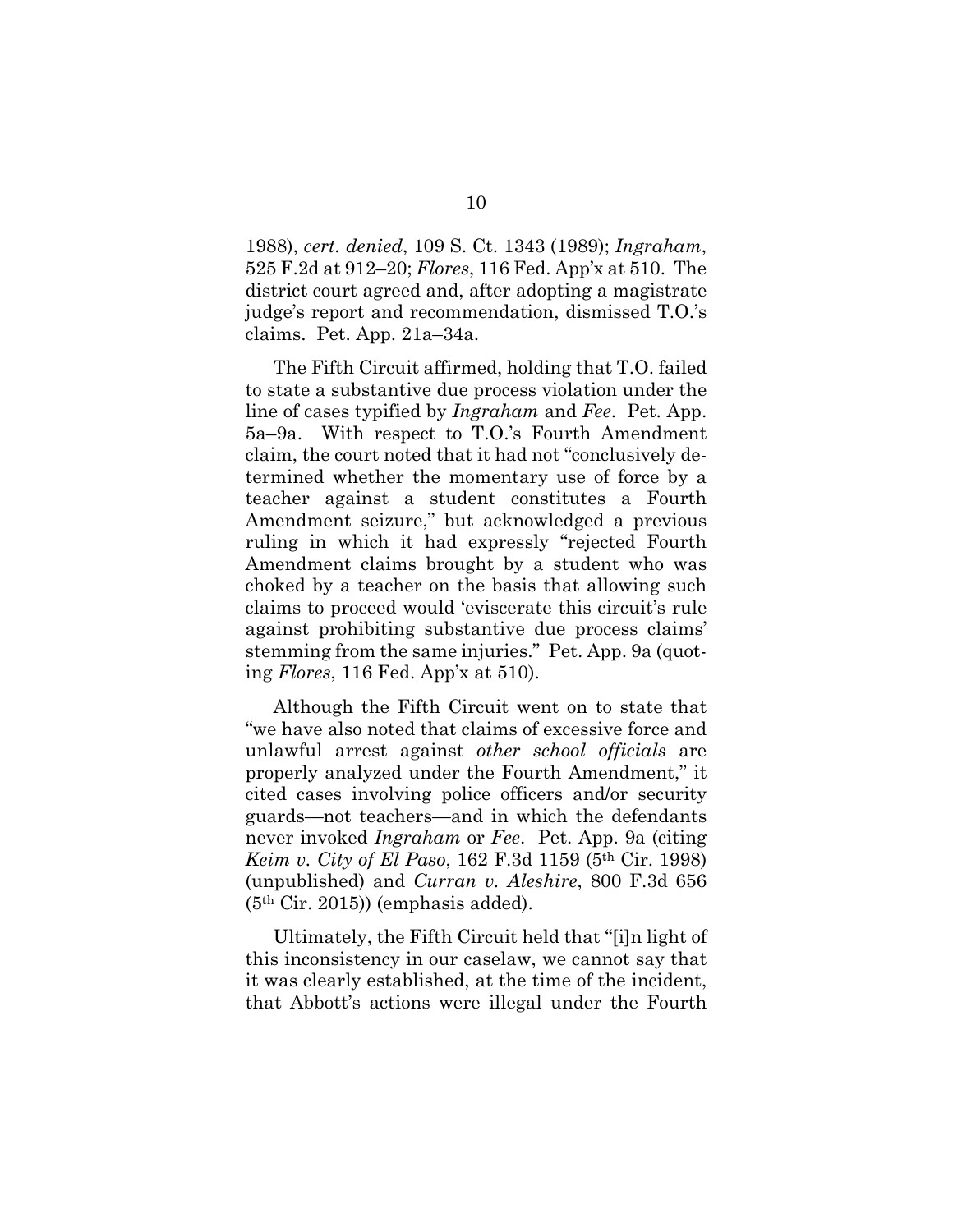Amendment." Pet. App. 9a. And, in holding that T.O. otherwise failed to overcome Abbott's assertion of qualified immunity, the court specifically stated:

[F]or more than thirty years, the law of this circuit has *clearly protected* disciplinary corporal punishment from constitutional scrutiny.

Pet. App. 11a (emphasis added).4

Two of the panel judges specially concurred, calling for en banc reconsideration of *Ingraham* and *Fee*. Pet. App. 16a (Weiner, J., joined by Costa, J., specially concurring). T.O. timely filed a petition for rehearing en banc and the Fifth Circuit requested a response; however, the Fifth Circuit denied the petition after "[n]o member of the panel nor judge in regular active service [] requested that the court be polled on rehearing en banc." Pet. App. 39a.

### **REASONS FOR DENYING THE PETITION**

## **I. Long-Standing Principles of Constitutional Avoidance and Judicial Restraint Prohibit Consideration of Petitioners' Claims.**

Resolving the constitutional questions raised in the Petition will not alter the outcome of this case because T.O. only asserted constitutional claims against Angela Abbott, and Abbott remains entitled to qualified immunity under the Fifth Circuit law in effect as of January 31, 2017. Petitioners seek to circumvent

<sup>4</sup> The Amended Complaint also asserted conclusory discrimination claims against Fort Bend ISD. Pet. App. 48a. The Fifth Circuit affirmed the dismissal of those claims because "none of the factual allegations contained in the complaint permit the inference that T.O. was ever discriminated against because of his disability." Pet. App. 13a–14a & n.44.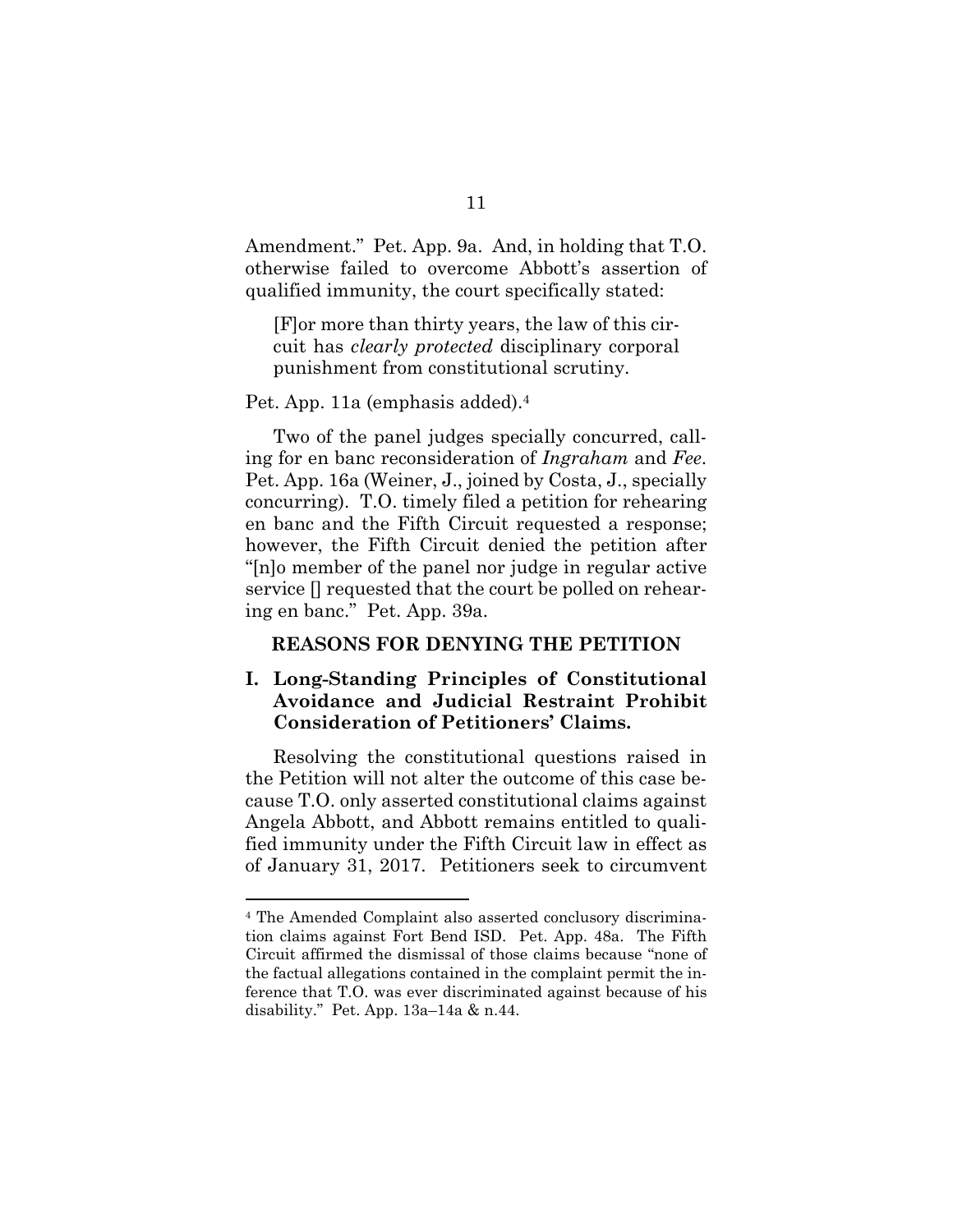well-settled rules of constitutional avoidance and judicial restraint by manufacturing a circuit split relating to the "clearly established" prong of qualified immunity. But the Fifth Circuit's test is no different than this Court's test, and the faithful application of traditional constitutional principles is both warranted and appropriate. The Petition should be denied.

### **A. The Fifth Circuit Examines Qualified Immunity Claims Using this Court's Binding Precedent.**

The Fifth Circuit does not have its own test for deciding qualified immunity—it uses the test handed down by this Court:

The basic steps of our qualified-immunity inquiry are well-known: a plaintiff seeking to defeat qualified immunity must show: (1) that the official violated a statutory or constitutional right; and (2) that the right was "clearly established" at the time of the challenged conduct.

*Morgan v. Swanson*, 659 F.3d 359, 370 (5th Cir. 2011) (en banc), *cert. denied*, 567 U.S. 905 (2012) (citing *Ashcroft v. al-Kidd*, 563 U.S. 731, 735 (2011)). And when tackling the often-times difficult question of whether a claimed constitutional right is "clearly established," the Fifth Circuit is guided by what it describes as this Court's "four applicable commandments:"

First, we must frame the constitutional question with specificity and granularity. For example, it is obviously beyond debate the Fourth Amendment prohibits certain unreasonable seizures. Yet that is not enough. The Supreme Court has repeatedly told courts not to define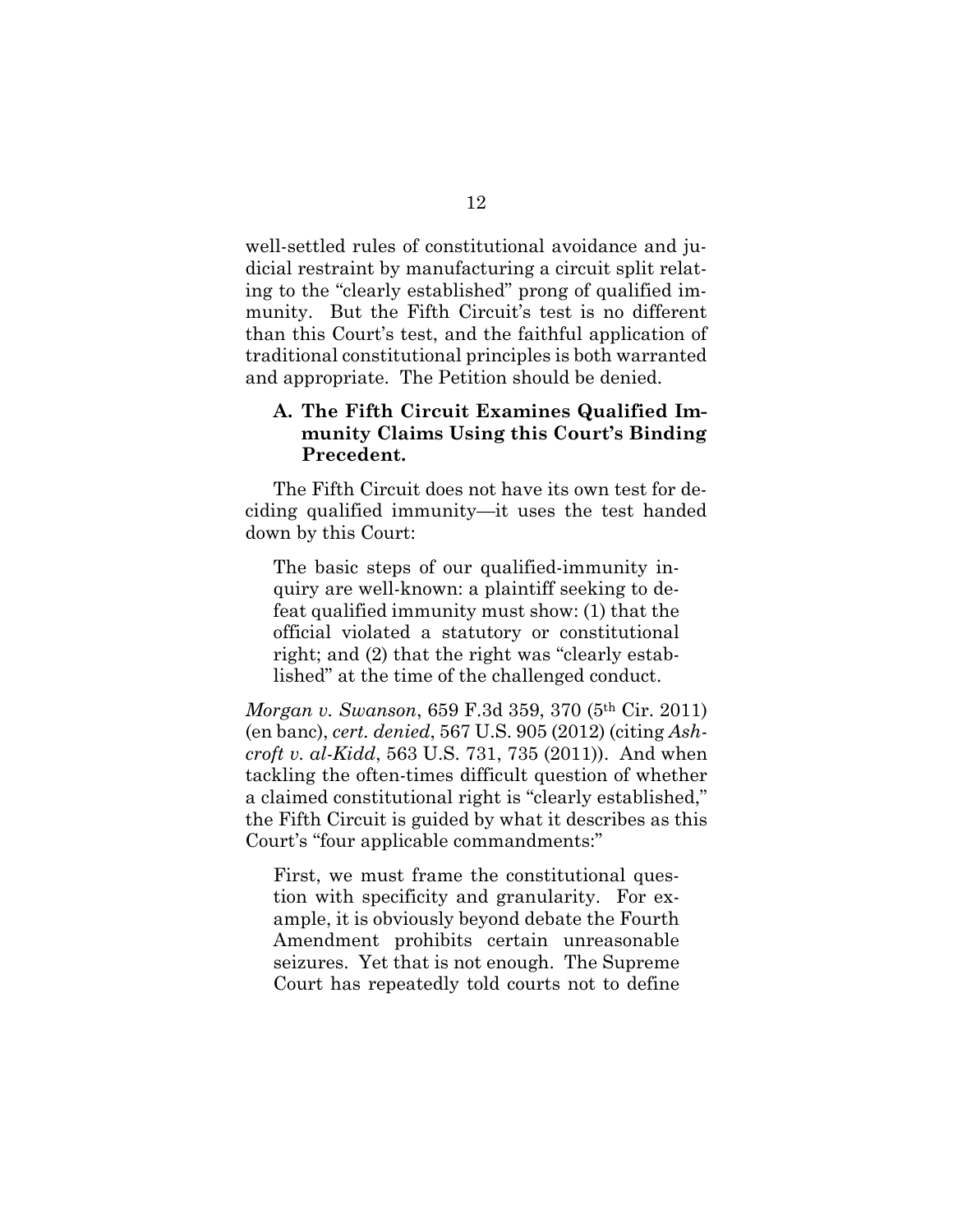clearly established law at that high level of generality. Rather, the dispositive question is whether the violative nature of *particular* conduct is clearly established. That is because qualified immunity is inappropriate only where the officer had "fair notice"—in light of the specific context of the case, not as a broad general proposition—that his *particular* conduct was unlawful.

Second, clearly established law comes from holdings, not dicta. Dictum is not law, and hence cannot be clearly established law . . ..<sup>5</sup>

Third, overcoming qualified immunity is especially difficult in excessive-force cases. This is an area of the law in which the result depends very much on the facts of each case, and thus police officers are entitled to qualified immunity unless existing precedent "squarely governs" the specific facts at issue . . . [E]xcessiveforce claims often turn on "split-second decisions" to use [] force. That means the law must be *so* clearly established that—in the blink of an eye []—every reasonable officer would know it immediately.

The fourth and final commandment is that we must think twice before denying qualified immunity. The Supreme Court reserves the extraordinary remedy of a summary reversal for decisions that are manifestly incorrect. Yet it

<sup>5</sup> What constitutes dicta in qualified immunity cases may differ from other cases. *Camreta*, 563 U.S. at 708 (stating that "a constitutional ruling preparatory to a grant of immunity creates law that governs the official's behavior" and is "[n]o mere dictum"); *see Morrow*, 917 F.3d at 875 n.6.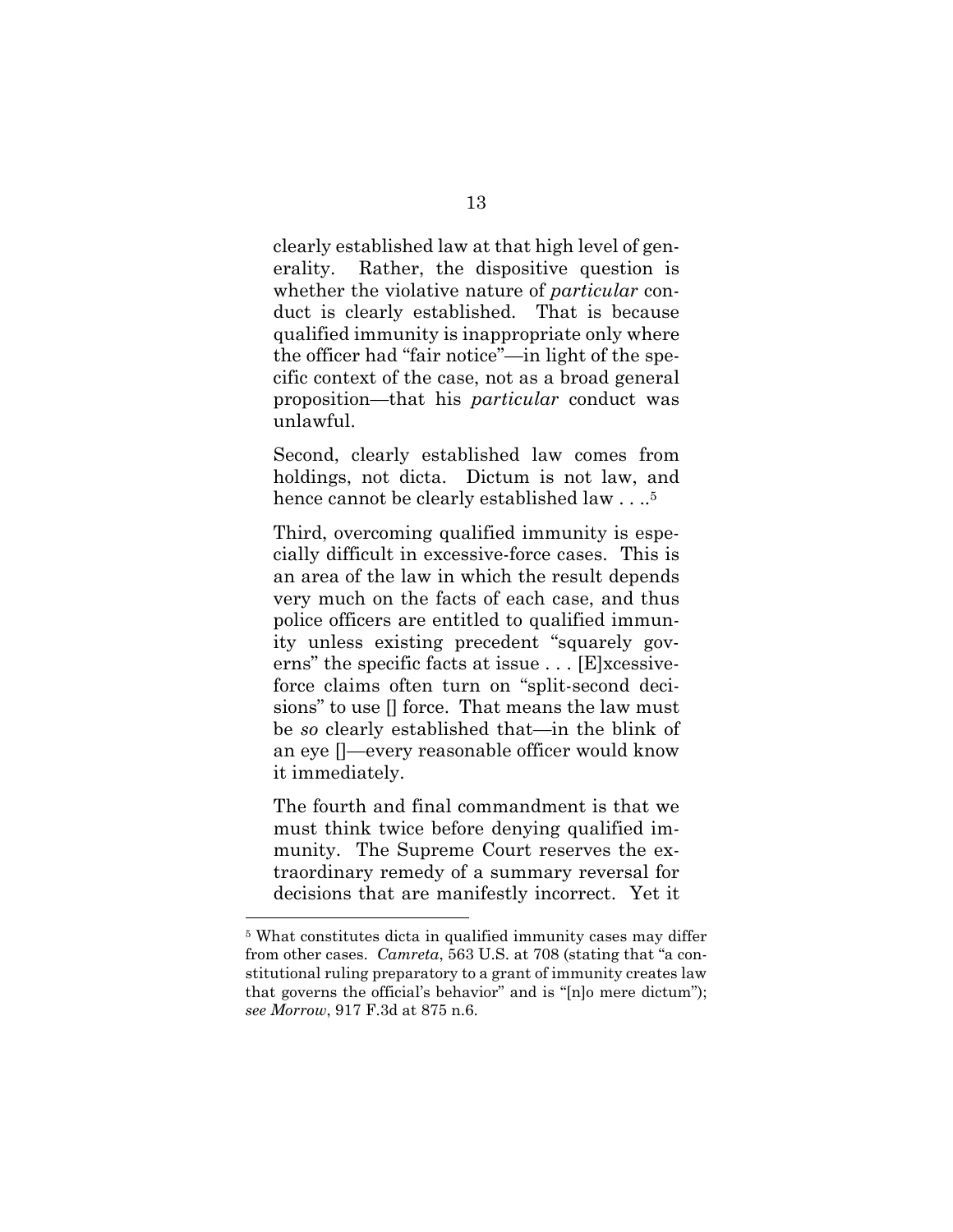routinely wields this remedy against denials of qualified immunity. Because of the importance of qualified immunity to society as a whole, the Supreme Court often corrects lower courts when they wrongly subject individual officers to liability. We'd be ill-advised to misunderstand the message and deny qualified immunity to anyone "but the plainly incompetent or those who knowingly violate the law."

*Morrow v. Meachum*, 917 F.3d 870, 874–76 (5th Cir. 2019) (internal citations, quotations, and alterations omitted) (emphasis in original); *see also Morgan*, 659 F.3d at 371–73 (discussing requirements for defining a "clearly established" constitutional right). If Petitioners take issue with this analytic approach, then their issue is with this Court's precedent—not a fictional circuit split involving the Fifth Circuit.

## **B. The Fifth Circuit Correctly Rejected T.O.'s Claimed Fourth Amendment Rights as Not Clearly Established.**

Petitioners do not dispute Abbott's entitlement to qualified immunity on T.O.'s Fourteenth Amendment substantive due process claim. *See* Pet. 23, 27. But they do argue that the Fifth Circuit erroneously rejected T.O.'s Fourth Amendment claim as not "clearly established" based on "mere disagreements" over whether that specific Amendment applies to excessive student discipline. This argument is incorrect, in several respects.

The Fifth Circuit did not reject T.O.'s claimed Fourth Amendment right as not clearly established simply because it was confused about which constitutional provisions might apply to excessive discipline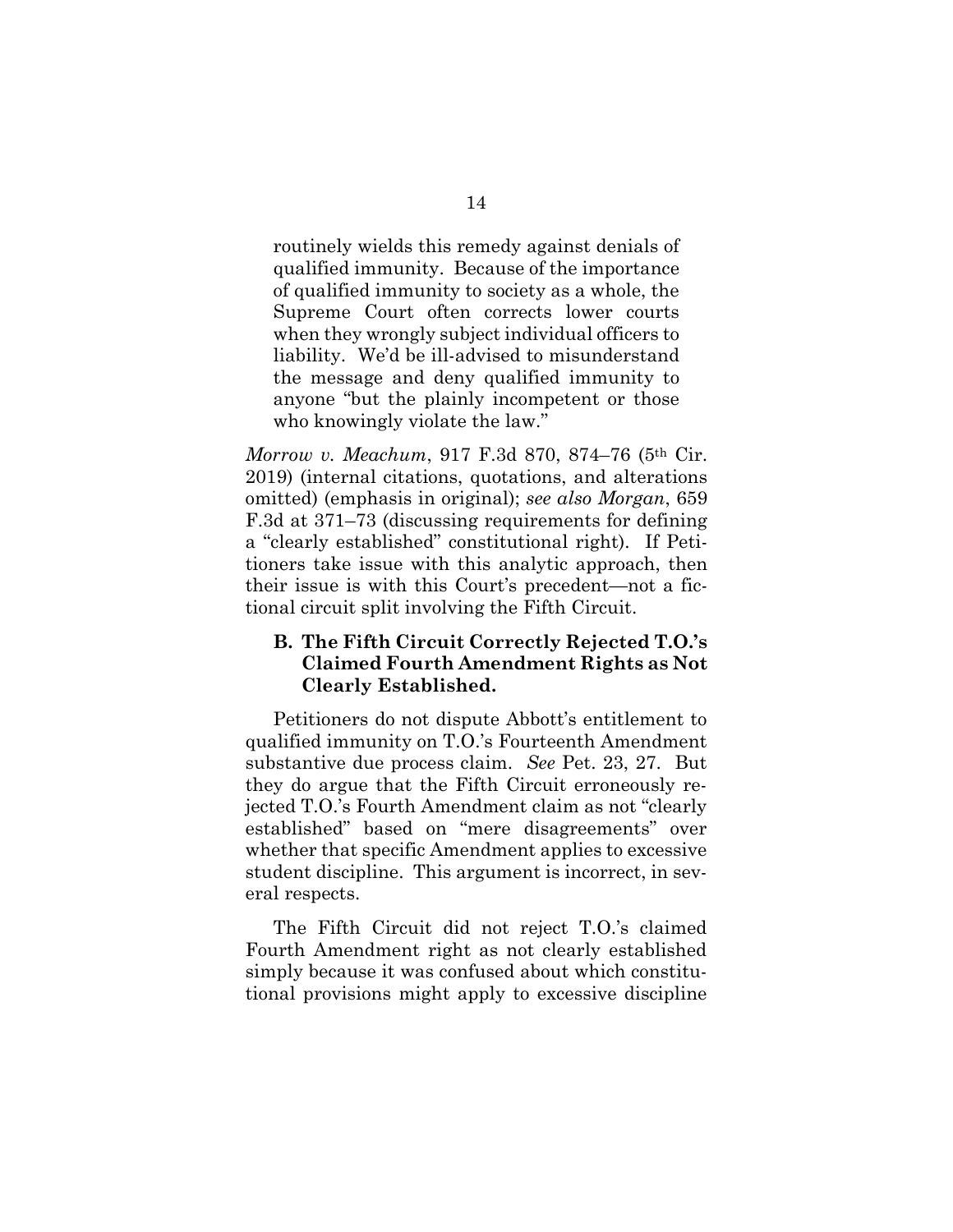claims. Other circuits may wrestle with this issue, $6$ but Petitioners concede that the Fifth Circuit "forecloses any federal constitutional challenge by a student to a public school official's use of excessive force." Pet. 16. In fact, Petitioners specifically complain that "[u]nder Fifth Circuit precedent . . . a student cannot bring an excessive force claim under the Fourth Amendment because that would 'eviscerate this circuit's rule . . . prohibiting substantive due process claims' stemming from the same injuries." Pet. 16 (quoting *Flores*, 116 Fed. App'x at 510). While Petitioners may disagree with the Fifth Circuit's decision in *Flores*—and its earlier pronouncement in *Fee* that corporal punishment "does not constitute a [F]ourth [A]mendment search or seizure," 900 F.2d at 810 their displeasure goes to the merits of their underlying constitutional arguments, not the accuracy of the Fifth Circuit's qualified immunity test.

In evaluating T.O.'s excessive force claim, the Fifth Circuit recognized that the Fourth Amendment's companion right to be free from unreasonable searches applies in schools (albeit to a lesser degree to account for

<sup>6</sup> *See, e.g., P.B. v. Koch*, 96 F.3d 1298, 1303 n.4 (9th Cir. 1996) (declining to decide whether student's excessive force claim implicated the Fourth or Fourteenth Amendment because the principal's alleged actions were "clearly unlawful" "under any standard"). Notably, had the plaintiff in *P.B.* lived within the Fifth Circuit, the Fifth Circuit also would have allowed his claims to go forward because the principal's actions "did not involve his acting in a disciplinary role but rather engaging in an arbitrary assault." *See Jefferson*, 817 F.2d at 305–06 (rejecting defendants' reliance on *Ingraham* where teacher tied student to chair as instructional technique "with no suggested justification, such as punishment or discipline").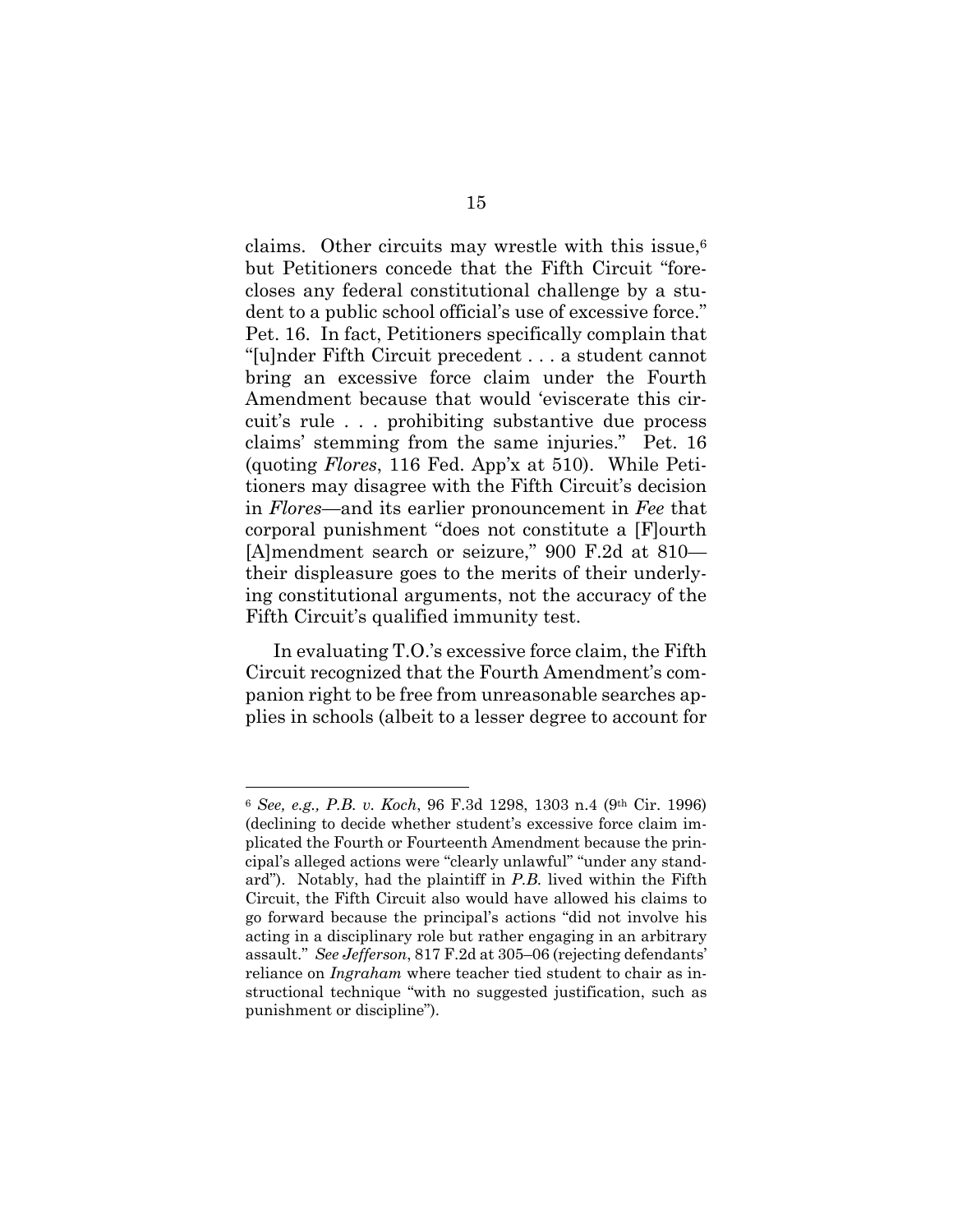pedagogical interests),7 but clarified: "In this circuit, [] claims involving corporal punishment are generally analyzed under the Fourteenth Amendment." Pet. App. 5a. Then, the court summarized various scenarios in which it had previously rejected constitutional claims alleging excessive student discipline, including a Fourth Amendment claim alleging that "a teacher threatened a student, threw him against a wall, and choked him after the student questioned the teacher's directive." Pet. App. 6a–7a (citing *Flores*, 116 Fed. App'x at 506). And, after addressing T.O.'s various "unpersuasive[] attempt[s]" to challenge Abbott's entitlement to qualified immunity, the court ultimately concluded that "for more than thirty years, the law of this circuit has *clearly protected* disciplinary corporal punishment from constitutional scrutiny." Pet. App. 11a (emphasis added).

Granted, the court did also mention the "inconsistency" in its Fourth Amendment caselaw, but only in the context of cases involving "other school officials," *i.e.,* school officials employed in a law enforcement capacity. Pet. App. 9a (citing *Keim*, 162 F.3d at 1159 and *Curran*, 800 F.3d at 661). This is not a distinction without a difference because Abbott's entitlement to qualified immunity turns, at least in part, on whether she had fair notice that *her* particular conduct potentially violated T.O.'s Fourth Amendment rights under the circumstances. *See City & Cnty. of San Francisco, Calif. v. Sheehan*, 575 U.S. 600, 613 (2015) ("We have repeatedly told courts—and the Ninth Circuit in particular—not to define clearly established law at a high level of generality. Qualified

<sup>7</sup> *See* Pet. App. 5a (citing *Vernonia Sch. Dist. 47J v. Acton*, 515 U.S. 646 (1995) and *New Jersey v. T.L.O.*, 469 U.S. 325 (1985)).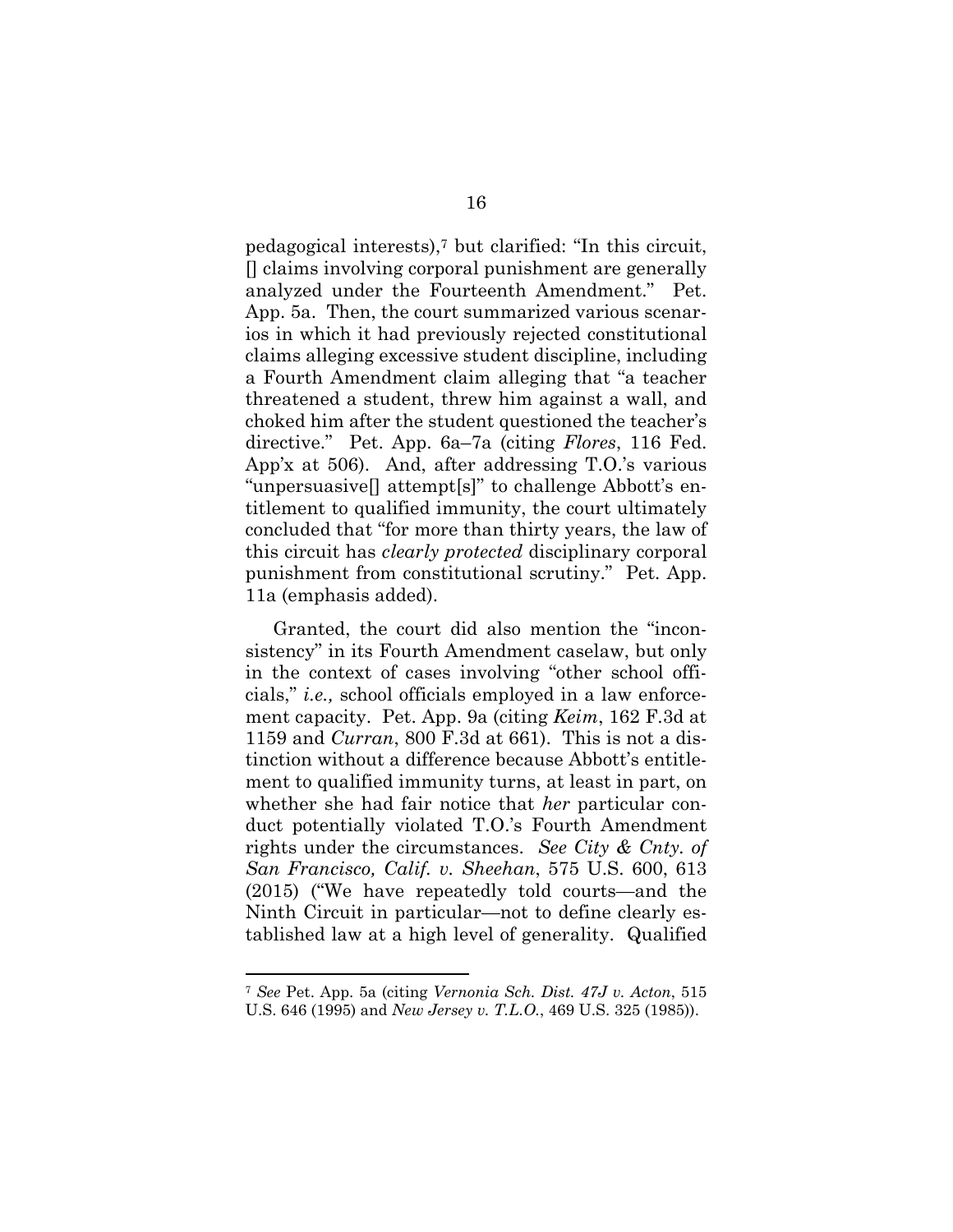immunity is no immunity at all if 'clearly established' law can simply be defined as the right to be free from unreasonable searches and seizures.") (internal citations and quotations omitted).

Notably, Petitioners cannot identify a single case in which the Fifth Circuit allowed a student to assert discipline-related excessive force claims against a teacher (or other non-law enforcement employee) under the Fourth Amendment. Meanwhile, the Fifth Circuit expressly rejected a Fourth Amendment claim factually similar to T.O.'s, *see Flores*, 116 Fed. App'x at 509–10, and specifically rebuffed attempts to rely on Fourth Amendment principles to circumvent its prior rulings, *see Fee*, 900 F.2d at 810. And although *Keim* and *Curran* allowed Fourth Amendment claims against law enforcement employees, the defendants in those cases did not argue that the plaintiffs' claims conflicted with *Ingraham* or *Fee*. The Fifth Circuit itself has rejected attempts to rely on *Curran* for this very reason. *See J.W. v. Paley*, 860 Fed. App'x 926, 930 (5th Cir. 2021) (unpublished) ("Although [*Curran*] did allow a Fourth Amendment claim against a school resource officer to get past summary judgment, the defendant had not argued that a student's Fourth Amendment right was at odds with *Fee*. As qualified immunity is an affirmative defense, the officer's failure to assert immunity on the grounds that students cannot bring Fourth Amendment claims meant the question was not squarely before the court.") (internal citations omitted).

All of this is to say that, when evaluating excessive student discipline claims against *teachers*—or claims against *other school officials* who assert qualified immunity based on *Ingraham* and/or *Fee*—the Fifth Cir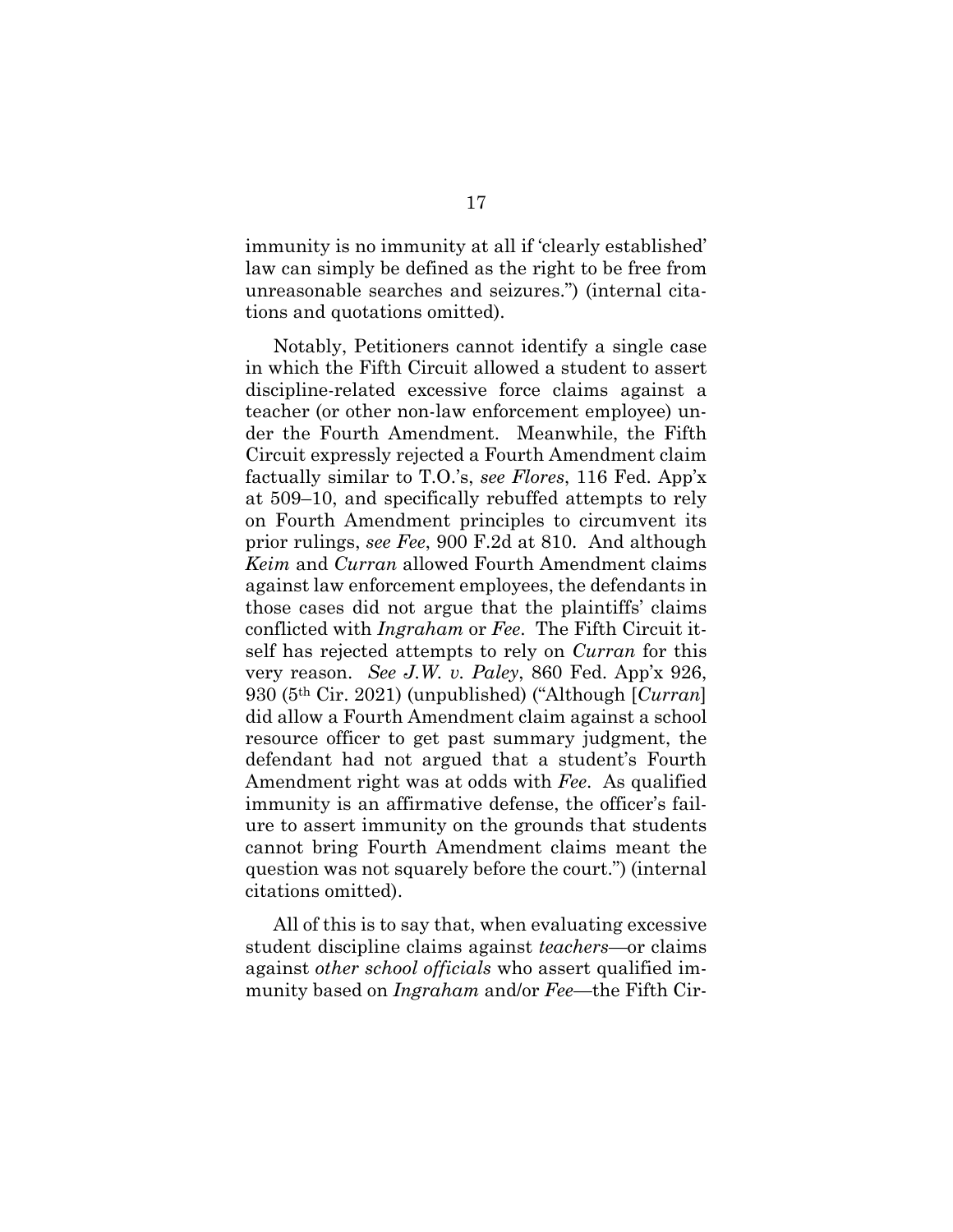cuit has not waivered. All such claims are consistently rejected, regardless of the constitutional provisions invoked. *See, e.g., Moore*, 233 F.3d at 874–75; *Fee*, 900 F.2d at 807–10; *Cunningham*, 858 F.2d at 271–72; *Ingraham*, 525 F.2d at 912–20; *Flores*, 116 Fed. App'x at 510; *Marquez v. Garnett*, 567 Fed. App'x 214, 217–18 (5th Cir. 2014) (unpublished); *Serafin v. Sch. of Excellence in Educ.*, 252 Fed. App'x 684 (5th Cir. 2007) (unpublished), *cert. denied*, 554 U.S. 922 (2008); *Paley*, 860 Fed. App'x at 930.8 In this regard, the Fifth Circuit's test for determining whether a student has asserted a "clearly established" right under existing law is no different than the test used by circuits that allow excessive student discipline claims irrespective of the claimed constitutional source.9 The Fifth Circuit's qualified immunity analysis may lead to *results* at odds with other circuits, but those results necessarily flow from the fact that the Fifth Circuit's underlying *law* is different.

And, even setting aside the Fifth Circuit's unique approach to excessive discipline claims, T.O. still cannot show that his claimed Fourth Amendment rights are clearly established.

<sup>8</sup> Even considering *Keim* and *Curran*, those rulings, at most, suggest confusion over whether *Ingraham* and *Fee* apply to Fourth Amendment claims asserted against school officials employed in a law enforcement capacity—an issue not relevant to this case.

<sup>9</sup> Petitioners rely on the Fifth Circuit's inclusion of a truncated quotation from *Moore* to suggest otherwise, *see* Pet. 23, but their argument falls short. *Moore* did not define a "clearly established" right relating to excessive student discipline under any constitutional theory. To the contrary, it specifically rejected the notion that excessive corporal punishment implicates a student's constitutional right to bodily integrity. *See* 233 F.3d at 875.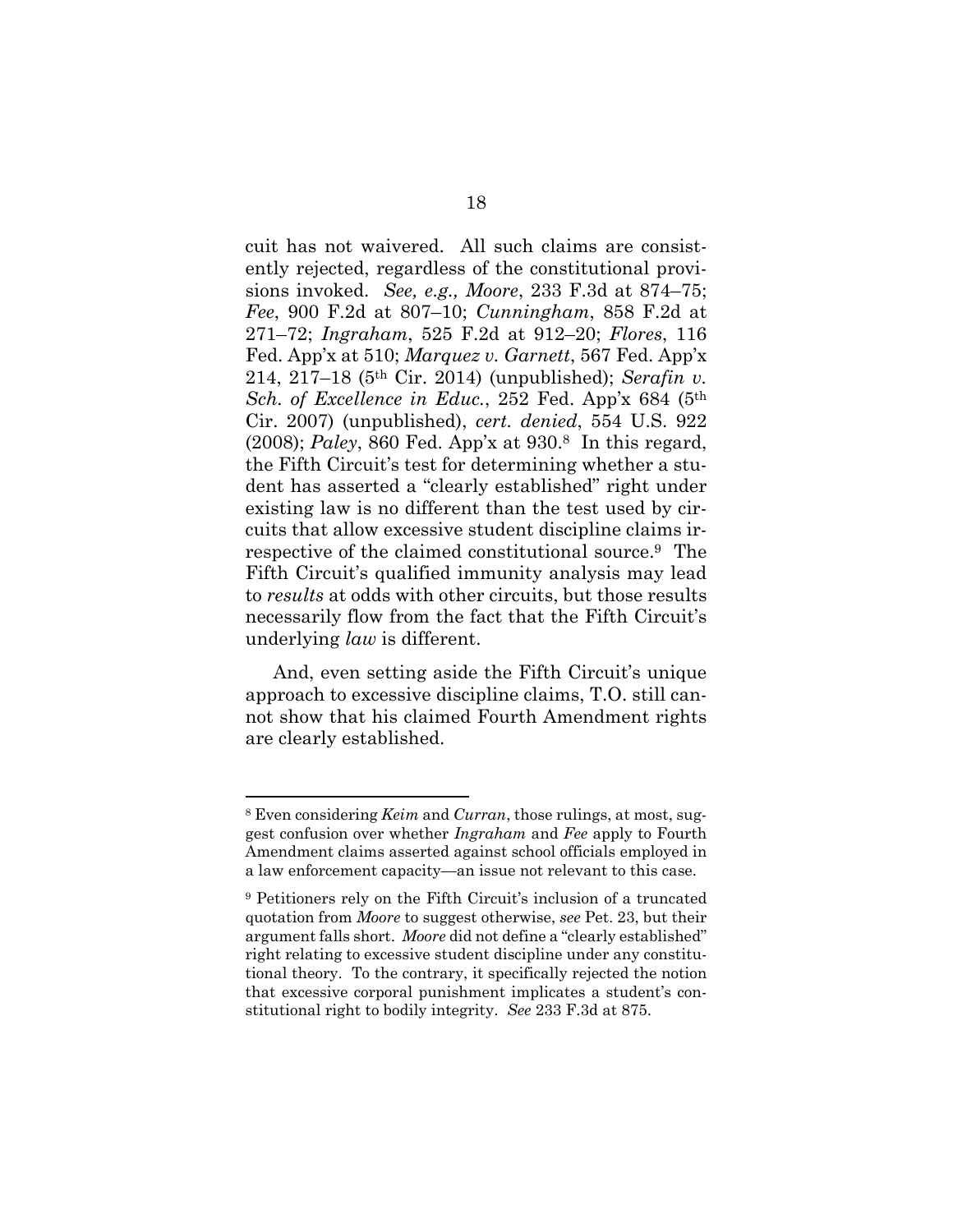## **C. This Court Has Not Considered the Open Question of Whether Excessive Corporal Punishment Violates the Constitution.**

Petitioners presuppose that T.O.'s Fourth Amendment rights in this particular context are beyond debate, but the overall level of ambiguity in this area of the law is the very antithesis of "clearly established." This Court has not yet decided whether or to what extent excessive student discipline violates the Fourth Amendment—or, for that matter, the Fourteenth Amendment's substantive due process component much less what standard would apply to such claims. *See Ingraham*, 430 U.S. at 673 n. 42 ("[T]he principal concern of [the Fourth] Amendment's prohibition against unreasonable searches and seizures is with intrusions on privacy in the course of criminal investigations. Petitioners do not contend that the Fourth Amendment applies, according to its terms, to corporal punishment in public school.") (internal citations omitted); *id at* 679 n. 47 ("We have no occasion in this case [] to decide whether or under what circumstances corporal punishment of a public school child may give rise to an independent federal cause of action to vindicate substantive rights under the Due Process Clause.").<sup>10</sup> This lack of guidance is significant to the question of qualified immunity.

Although the Court held in *Graham v. Connor*, 490 U.S. 386 (1989), that "*all* claims that law enforcement officers have used excessive force [] in the course of an

<sup>&</sup>lt;sup>10</sup> On several occasions, this Court has questioned whether controlling circuit precedent could constitute clearly established law under the circumstances presented. *See Sheehan*, 575 U.S. at 614; *Carroll v. Carman*, 574 U.S. 13, 17 (2014); *Reichle v. Howards*, 566 U.S. 658, 665–66 (2012).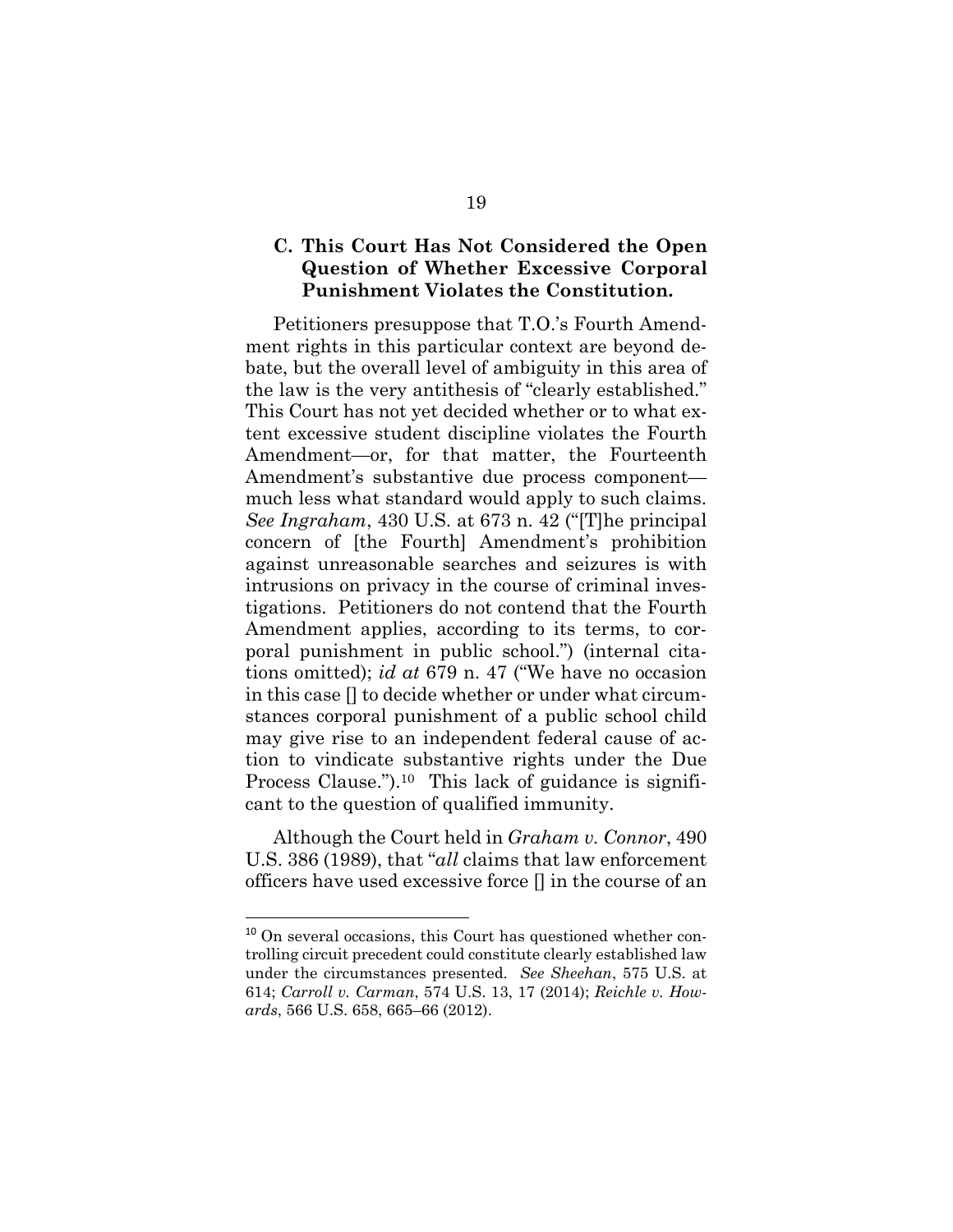arrest, investigatory stop, or other 'seizure' of a free citizen should be analyzed under the Fourth Amendment and its reasonableness standard," *id*. at 395, the courts of appeal disagree on whether or how that ruling impacts excessive discipline claims against school officials. *See* Pet. 12–19. This confusion is not surprising.11 While students, generally, do not shed their constitutional rights at the schoolhouse gate, *see Tinker v. Des Moines Indep. Sch. Dist.*, 393 U.S. 503, 506 (1969), this Court routinely acknowledges that their rights are limited to those appropriate for students in the public school setting. *See Vernonia Sch. Dist. 47J*, 515 U.S. at 655–56. So, when and to what extent do constitutional protections apply to students once they walk through that schoolhouse gate? The answer to this highly-debated question is a treasured favorite of many lawyers: "It depends."

When this Court first held that the Fourth Amendment applies to searches conducted in public schools, it simultaneously eliminated the traditional warrant and probable cause requirements, citing the unique educational environment that justified a more lenient standard:

Just as we have in other cases dispensed with the warrant requirement when the burden of obtaining a warrant is likely to frustrate the governmental purpose behind the search, we hold

<sup>11</sup> This Court has confirmed that *Graham* does not constitute "clearly established" law as to every possible scenario in which officers may be required to use excessive force. *See Sheehan*, 575 U.S. at 613–14 ("*Graham* holds only that the objective reasonableness test applies to excessive-force claims under the Fourth Amendment. That is far too general a proposition to control this case.") (internal citations and quotations omitted).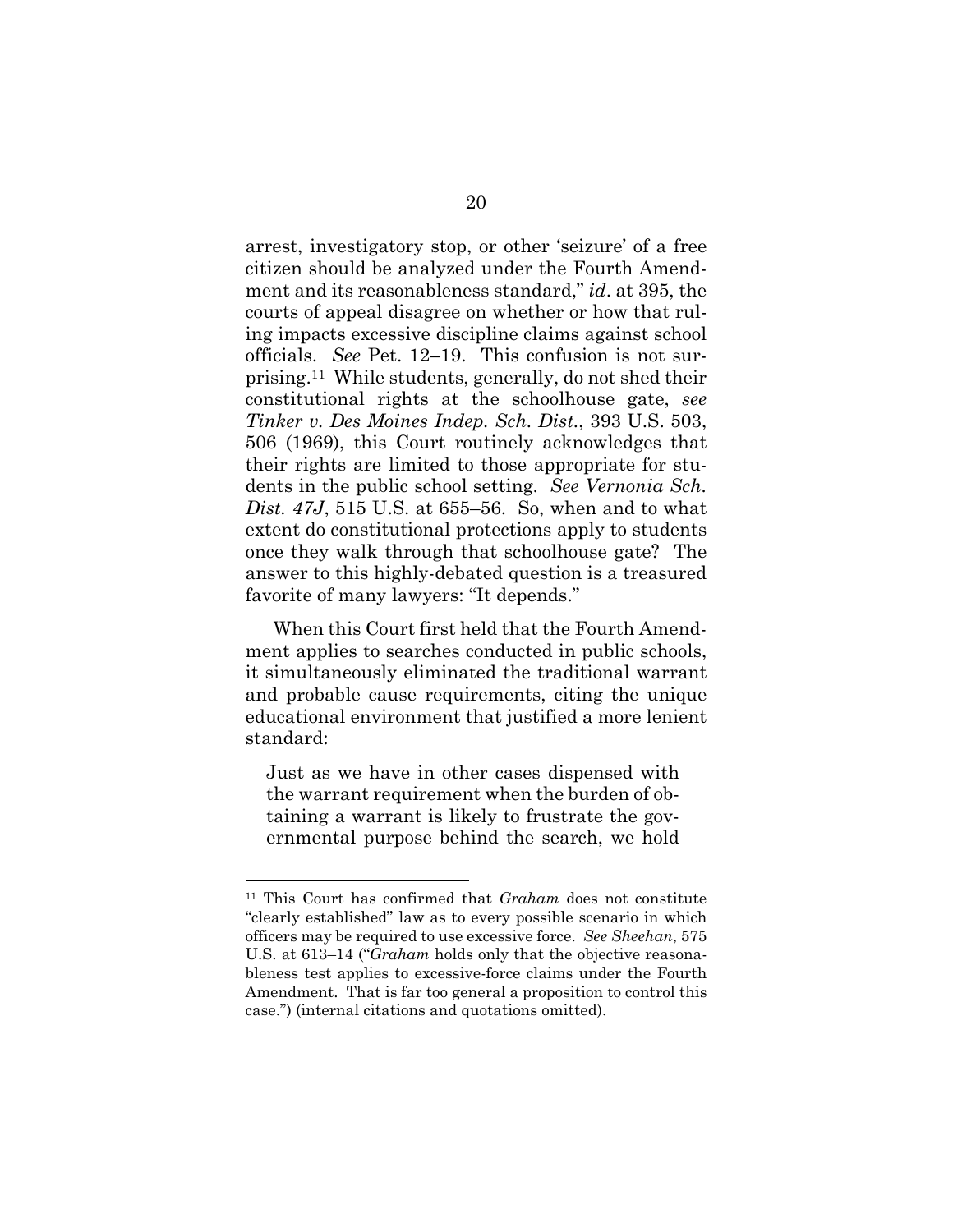today that school officials need not obtain a warrant before searching a student who is under their authority. . . [And] the accommodation of the privacy interests of school children with the substantial need of teachers and administrators for freedom to maintain order in the schools does not require strict adherence to the requirement that searches be based on probable cause . . . Rather, the legality of a search of a student should depend simply on the reasonableness, under all the circumstances, of the search.

*T.L.O.*, 469 U.S. at 340–41 (internal citations and quotations omitted);12 *see Vernonia Sch. Dist. 47J*, 515 U.S. at 655–56 (emphasizing that "the nature of [school officials'] power is custodial and tutelary, permitting a degree of supervision and control that could not be exercised over free adults," and holding that "Fourth Amendment rights, no less than First and Fourteenth Amendment rights, are different in public schools than elsewhere; the 'reasonableness' inquiry cannot disregard the schools' custodial and tutelary responsibility for children").

In evaluating the Fourth Amendment claims at issue in *T.L.O.*, Justice Powell, in particular, stressed the importance of limiting constitutional protections in the public school setting:

The primary duty of school officials and teachers, as the Court states, is the education and training of young people. A State has a compelling interest in assuring that the schools meet this responsibility. Without first establishing

<sup>&</sup>lt;sup>12</sup> The claims in *T.L.O.* did not involve allegations of excessive force, so the Court did not squarely address that issue.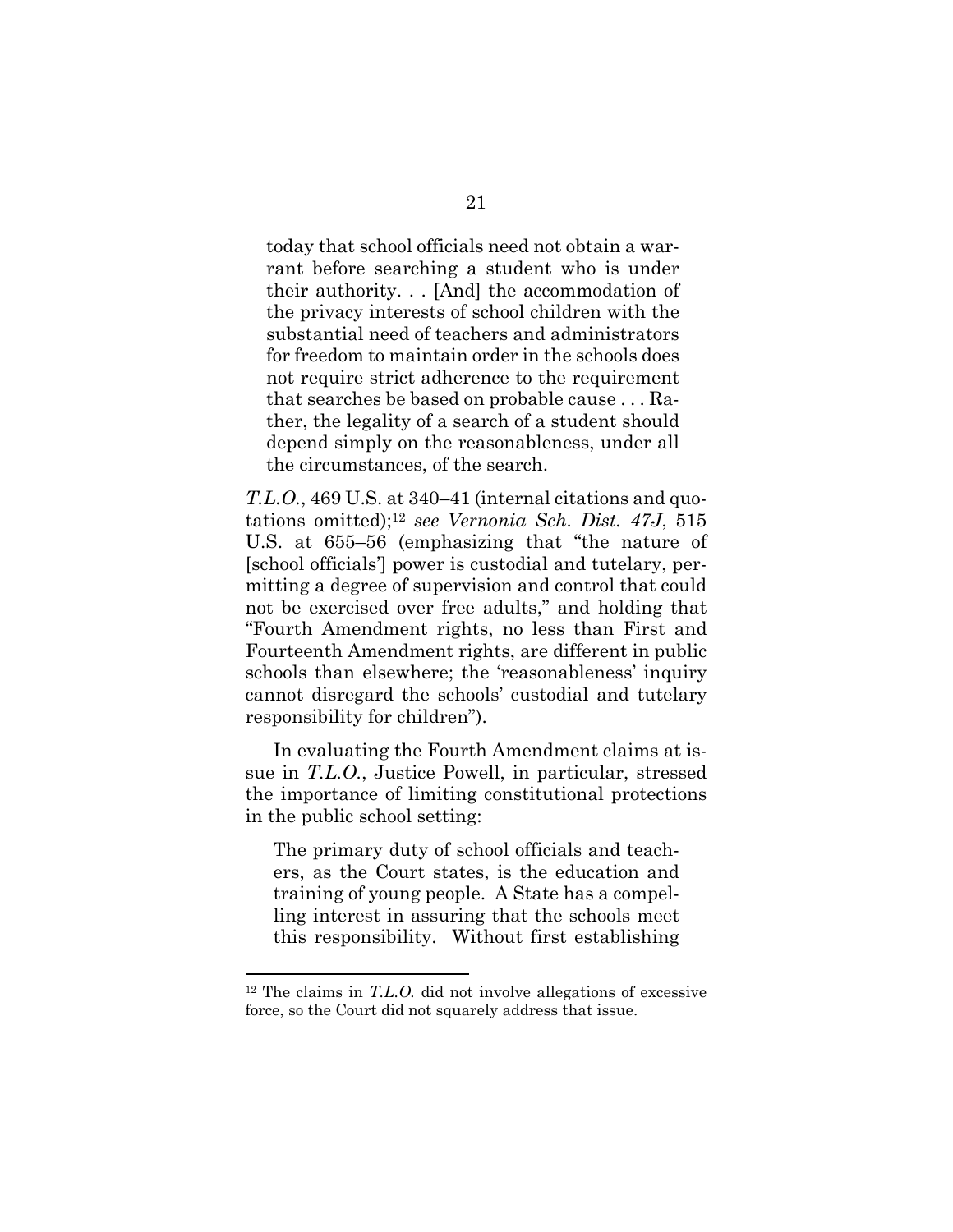discipline and maintaining order, teachers cannot begin to educate students. And apart from education, the school has the obligation to protect pupils from mistreatment by other children, and also to protect teachers themselves from violence by the few students whose conduct in recent years has prompted national concern. For me, it would be unreasonable and at odds with history to argue that the full panoply of constitutional rules applies with the same force and effect in the schoolhouse as it does in the enforcement of criminal laws.

469 U.S. at 350 (Powell, J., joined by O'Connor, J., concurring).

Although *T.L.O.* rejected arguments that school officials act solely *in loco parentis* when dealing with students, such that the Fourth Amendment would not apply in public schools, *id.* at 339–40, the Court has relied on the doctrine in other contexts to significantly curtail students' constitutional rights. For example, in *Mahanoy Area School District v. B.L.*, 141 S. Ct. 2038 (2021), the Court stressed the doctrine's significance in student free speech cases:

[W]e have also made clear that courts must apply the First Amendment "in light of the special characteristics of the school environment." One such characteristic, which we have stressed, is the fact that schools at times stand *in loco parentis*, *i.e.,* in the place of parents.

*Id.* at 2044–45 (internal citations and quotations omitted); *see Hazelwood Sch. Dist. v. Kuhlmeier*, 484 U.S. 260, 266 (1988) (Allowing educators to exercise editorial control over student speech in school-sponsored activities "is consistent with our oft-expressed view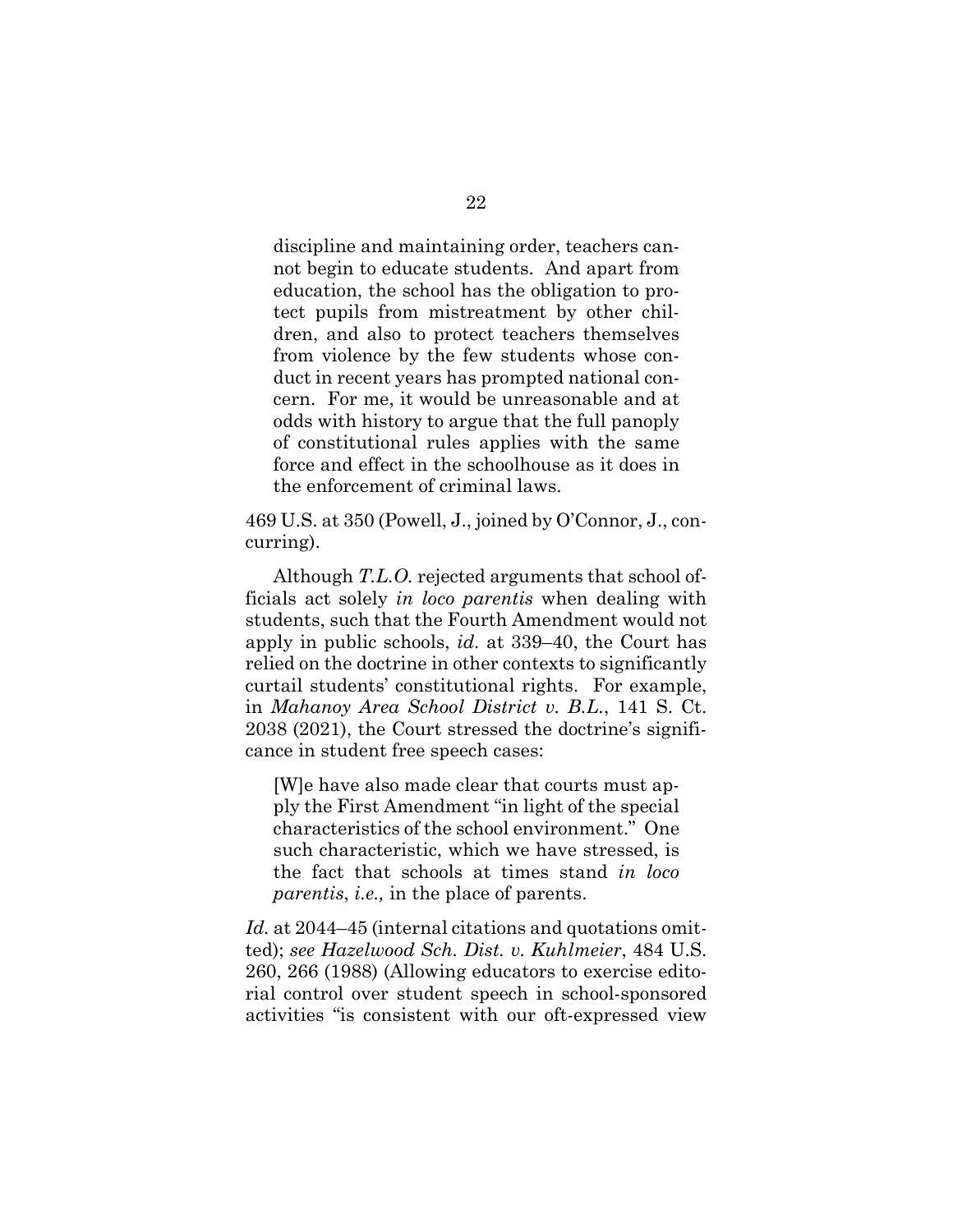that the education of the Nation's youth is primarily the responsibility of parents, teachers, and state and local school officials, and not of federal judges."); *Bethel Sch. Dist. No. 403 v. Fraser*, 478 U.S. 675, 683– 84 (1986) (discussing cases that "recognize the obvious concern on the part of parents, and school authorities acting *in loco parentis*, to protect children—especially in a captive audience—from exposure to sexually explicit, indecent, or lewd speech," and finding that the "determination of what manner of speech in the classroom or in school assembly is inappropriate properly rests with the school board" rather than the federal courts).

The Court has also recognized that the doctrine generally encompasses student discipline, *Mahanoy*, 141 S. Ct. at 2046, though members of the Court have disagreed on the extent to which it should be applied. *See, e.g., Safford Unified Sch. Dist. v. Redding*, 557 U.S. 364, 382–83 (2009) (Thomas, J., concurring in part and dissenting in part) ("The majority imposes a vague and amorphous standard on school administrators. It also grants judges sweeping authority to second-guess the measures that these officials take to maintain discipline in their schools and ensure the health and safety of the students in their charge. This deep intrusion into the administration of public schools exemplifies why the Court should return to the common-law doctrine of *in loco parentis* under which the judiciary was reluctant to interfere in the routine business of school administration, allowing schools and teachers to set and enforce rules and to maintain order.") (internal citations and quotations omitted).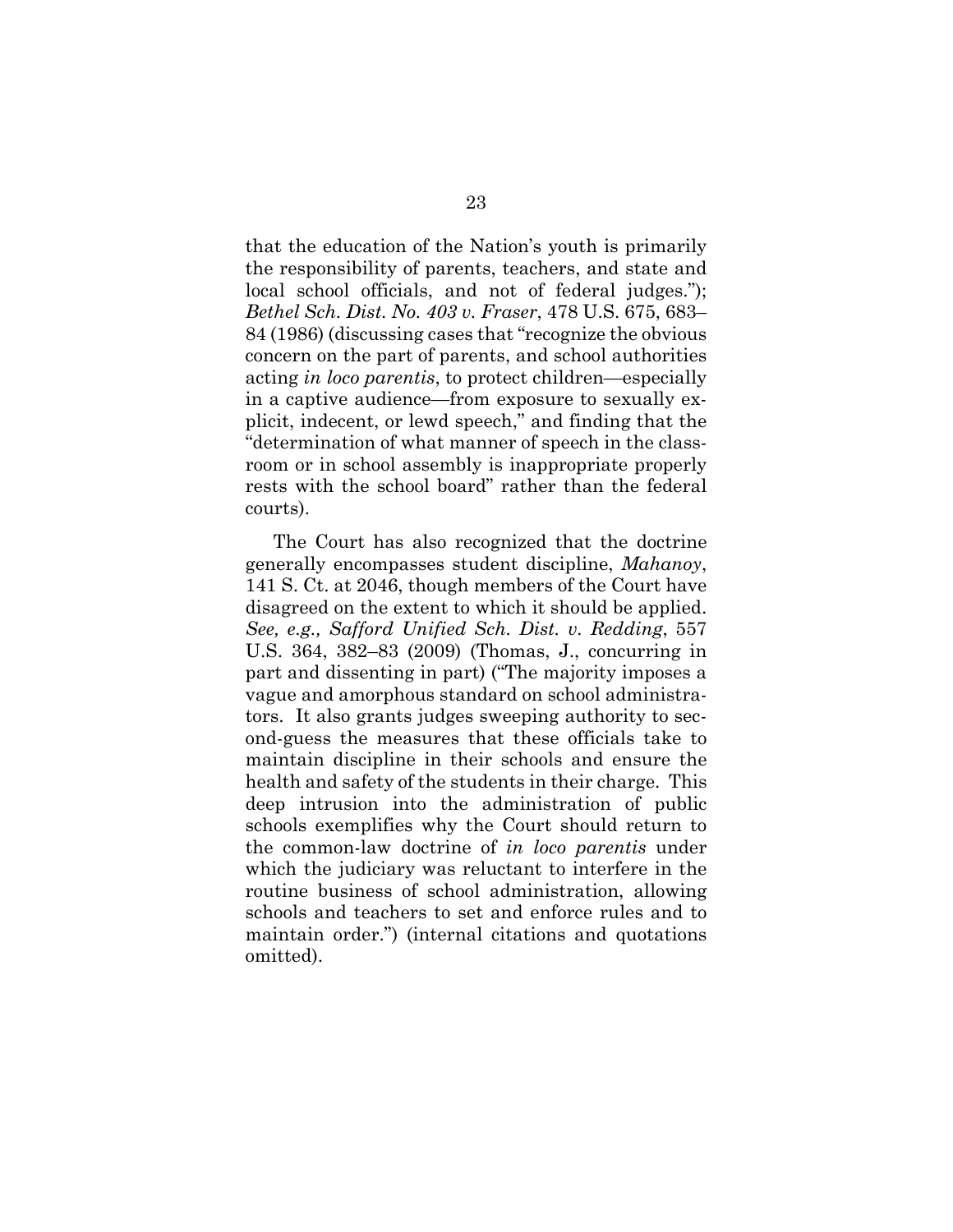With respect to corporal punishment in public schools, this Court has held that students are *not* entitled to procedural due process under the Fourteenth Amendment before corporal punishment is imposed, and that excessive corporal punishment does *not* implicate the Eighth Amendment's prohibition on cruel and unusual punishment. *Ingraham*, 430 U.S. at 683. Setting aside the conflicting opinions across the "deeply divided" federal courts of appeal, this Court's rulings in *Ingraham* likely begin and end the conversation of what constitutes "clearly established" law in this particular context.

Unfortunately, cases involving the applicability of other constitutional rights in the public school setting provide little to no guidance on whether or to what extent courts should recognize excessive force claims under the Fourth and/or Fourteenth Amendments. For example, does the doctrine of *in loco parentis* diminish a student's substantive rights with respect to excessive corporal punishment? If so, to what extent? Also, to what degree does a school official's use of excessive force deprive a student of a constitutionally-protected liberty or privacy interest, given that it occurs in a school environment where students' liberty and privacy are already curtailed and are otherwise distinguishable from rights that may exist beyond the schoolhouse gate? And if state and local officials have already developed legal frameworks for determining whether a specific use of force was reasonable under the circumstances, and for remedying the use of unreasonable force, what, if any, is the proper role of the federal courts in deciding (or second-guessing) these issues?

This Court has not directly addressed these questions, and the federal courts of appeal disagree on how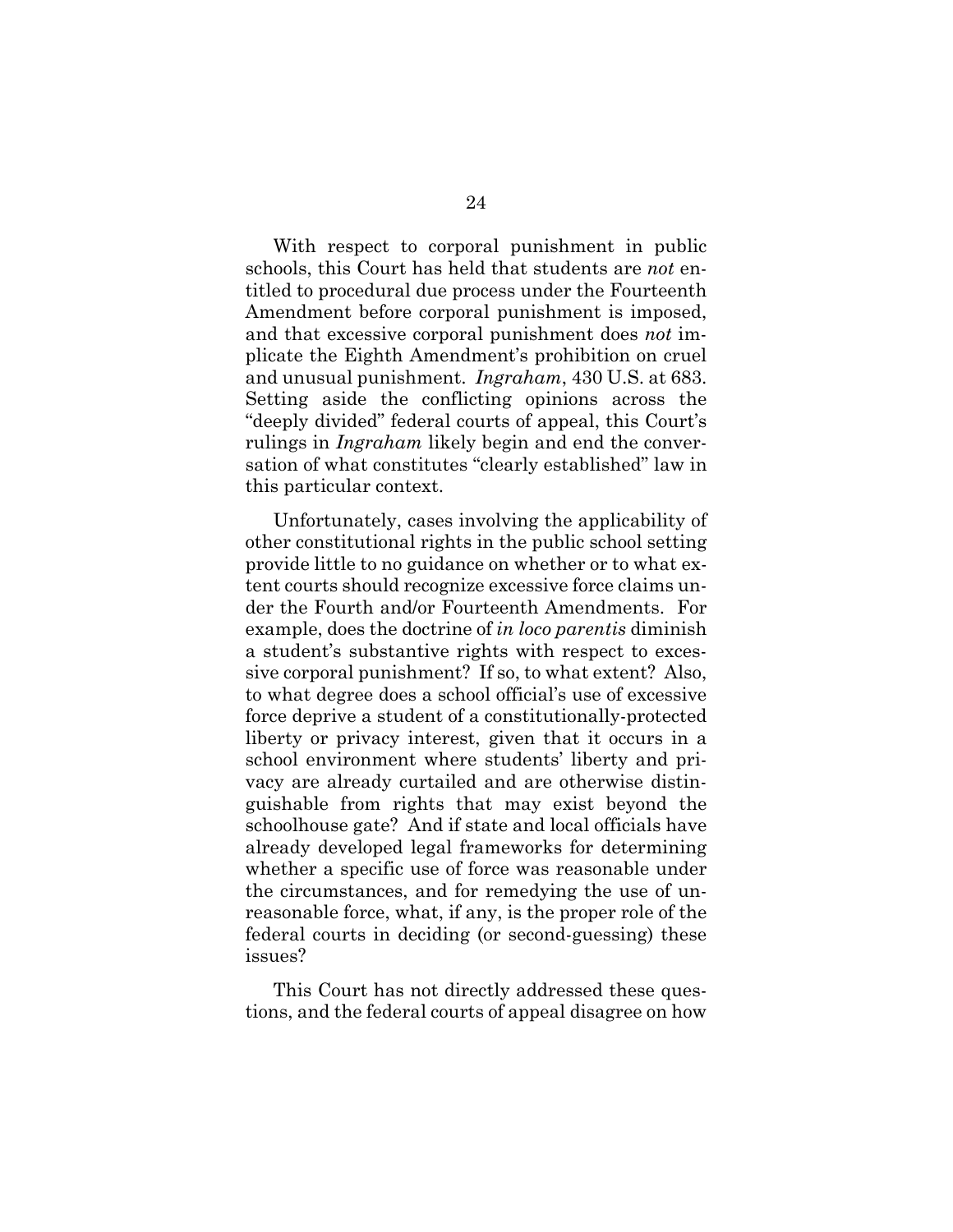they should be answered. "Where no controlling authority specifically prohibits a defendant's conduct, and when the federal circuit courts are split on the issue, the law cannot be said to be clearly established." *Morgan*, 659 F.3d at 372 (citing *Wilson v. Layne*, 526 U.S. 603, 617–18 (1999)); *see al-Kidd*, 563 U.S. at 742 ("The general proposition, for example, that an unreasonable search or seizure violates the Fourth Amendment is of little help in determining whether the violative nature of particular conduct is clearly established."); *Redding*, 557 U.S. at 378–79 ("*T.L.O.* directed school officials to limit the intrusiveness of a search, 'in light of the age and sex of the student and the nature of the infraction' . . . But we realize that the lower courts have reached divergent conclusions regarding how the *T.L.O.* standard applies to [strip] searches"). As this Court has explained:

[I]f judges thus disagree on a constitutional question, it is unfair to subject [govern officials] to money damages for picking the losing side of the controversy.

#### *Wilson*, 526 U.S. at 618.

It would be particularly unfair to subject Abbott to liability when this Court has never addressed whether excessive corporal punishment implicates substantive due process or the Fourth Amendment; when the Fifth Circuit, as a whole, has for nearly 50 years remained steadfast in its belief that excessive student discipline does not violate the Constitution; and when the qualified immunity analysis in excessive force cases, in general, is highly particularized and fact-specific. *See Kisela v. Hughes*, 138 S. Ct. 1148, 1153 (2018) ("Use of excessive force is an area of the law in which the result depends very much on the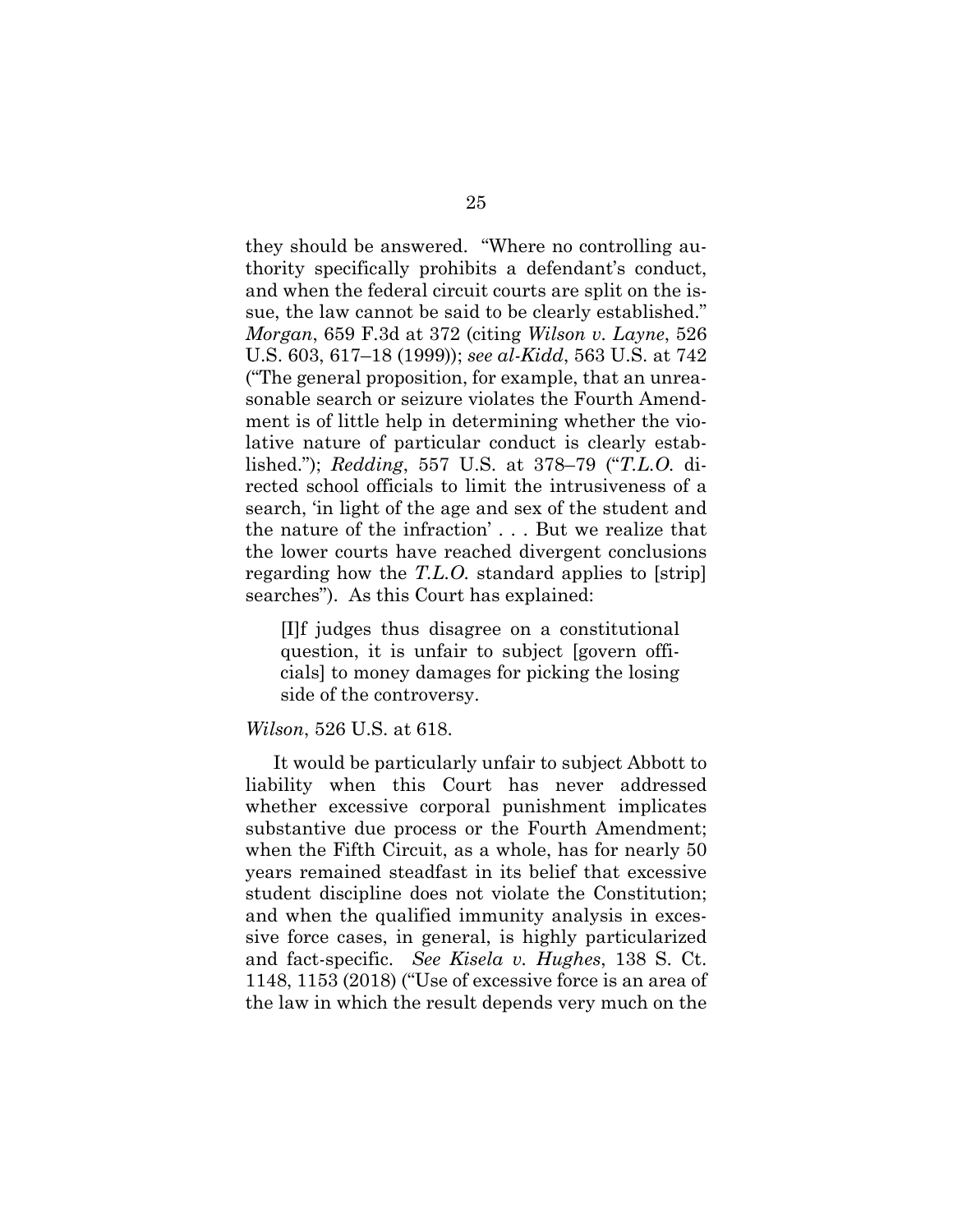facts of each case, and thus police officers are entitled to qualified immunity unless existing precedent squarely governs the specific facts at issue.") (internal citations and quotations omitted).

So, the question then becomes: What, if anything, should the Court do with Petitioners' claims?

## **D. Deciding the Constitutionality of Excessive Corporal Punishment is Neither Unavoidable Nor Absolutely Necessary to the Outcome of this Case and Should Therefore be Avoided.**

After detailing the open questions of law relative to excessive discipline claims, the temptation to decide them once and for all may be overwhelming. But this case is not the proper vehicle for that endeavor. Because Abbott remains entitled to qualified immunity, no matter the ultimate outcome of this case, deciding the merits of T.O.'s claims would "depart[] from the general rule of constitutional avoidance and run[] counter to the older, wiser judicial counsel not to pass on questions of constitutionality . . . unless such adjudication is unavoidable." *Pearson*, 555 U.S. at 241 (internal citations and quotations omitted); *see also Spector Motor Svc.*, 323 U.S. at 105 ("If there is one doctrine more deeply rooted than any other in the process of constitutional adjudication, it is that we ought not to pass on questions of constitutionality [] unless such adjudication is unavoidable."); *Burton*, 196 U.S. at 294 ("It is not the habit of the court to decide questions of a constitutional nature unless absolutely necessary to a decision of the case.").

Fidelity to these time-honored principles is warranted, notwithstanding the sensitive nature of T.O.'s claims. As this Court has previously noted, there are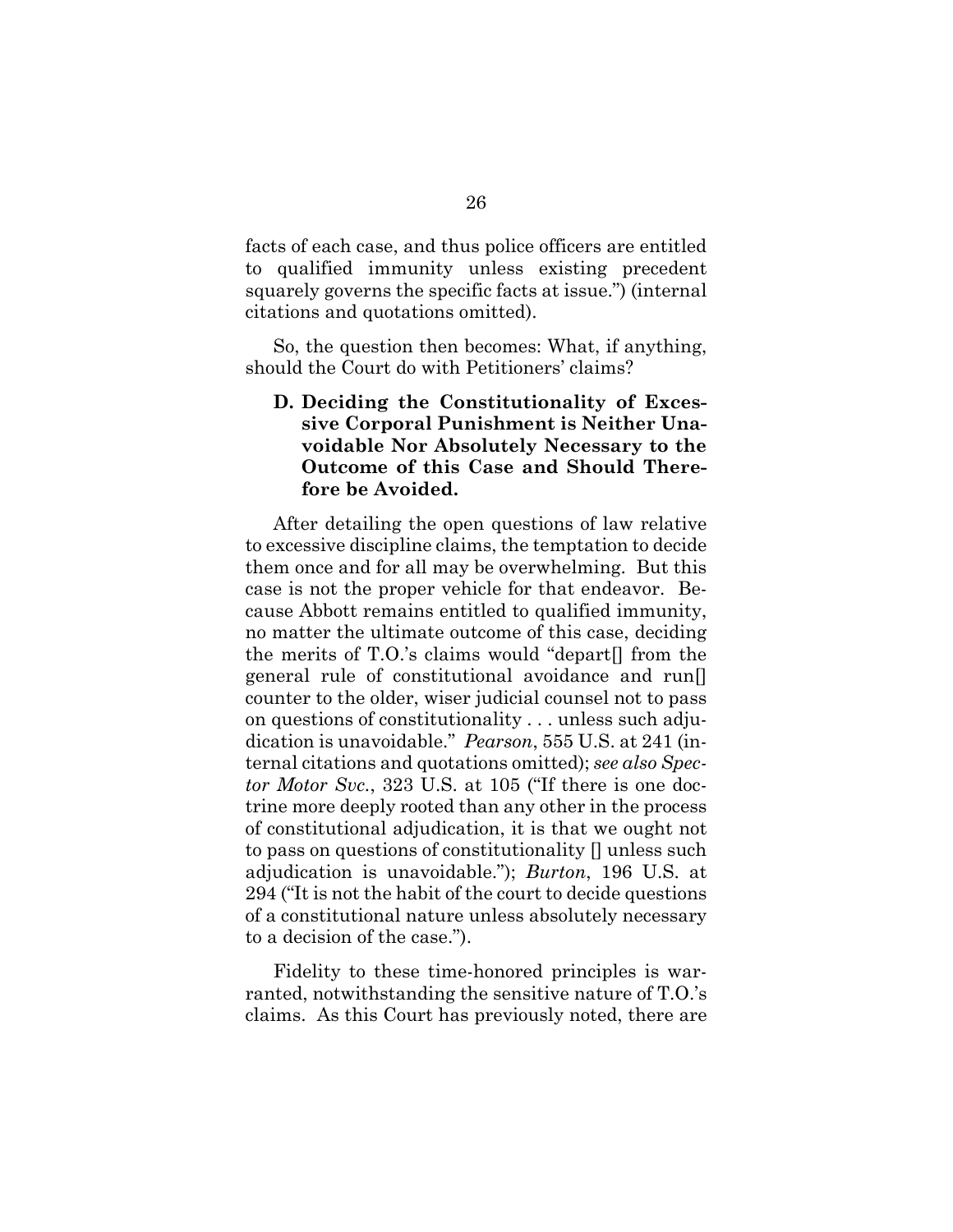numerous avenues for resolving constitutional questions that do not betray foundational rules of constitutional jurisprudence:

[T]he development of constitutional law is by no means entirely dependent on cases in which the defendant may seek qualified immunity. Most of the constitutional issues that are presented in § 1983 damages actions [] also arise in cases in which that defense is not available . . ..

*Pearson*, 555 U.S. at 242; *see also Camreta*, 563 U.S. at 727–28 (discussing constitutional cases in which qualified immunity does not apply). To the extent the Court is inclined to resolve the constitutionality of excessive student discipline, it should do so in a case where its ruling will have an impact on the claims at issue. In the meantime, students within the Fifth Circuit will continue to be protected from unreasonable student discipline under applicable state law, and they will continue to have the opportunity to seek legal recourse against overzealous disciplinarians in state civil and criminal courts.

The Petition should be denied.

**II. The Fifth Circuit's Test for Analyzing Excessive Corporal Punishment Claims is Consistent with this Court's Historic Reluctance to Constitutionalize State Law Tort Claims.** 

Great efforts have been made to cast the Fifth Circuit's handling of excessive student discipline claims as absurd or clearly erroneous, but the court's approach is not devoid of legal or historical support. As detailed above, the Constitution "does not purport to supplant traditional tort law," and the Fourteenth Amendment was never intended to be a "font of tort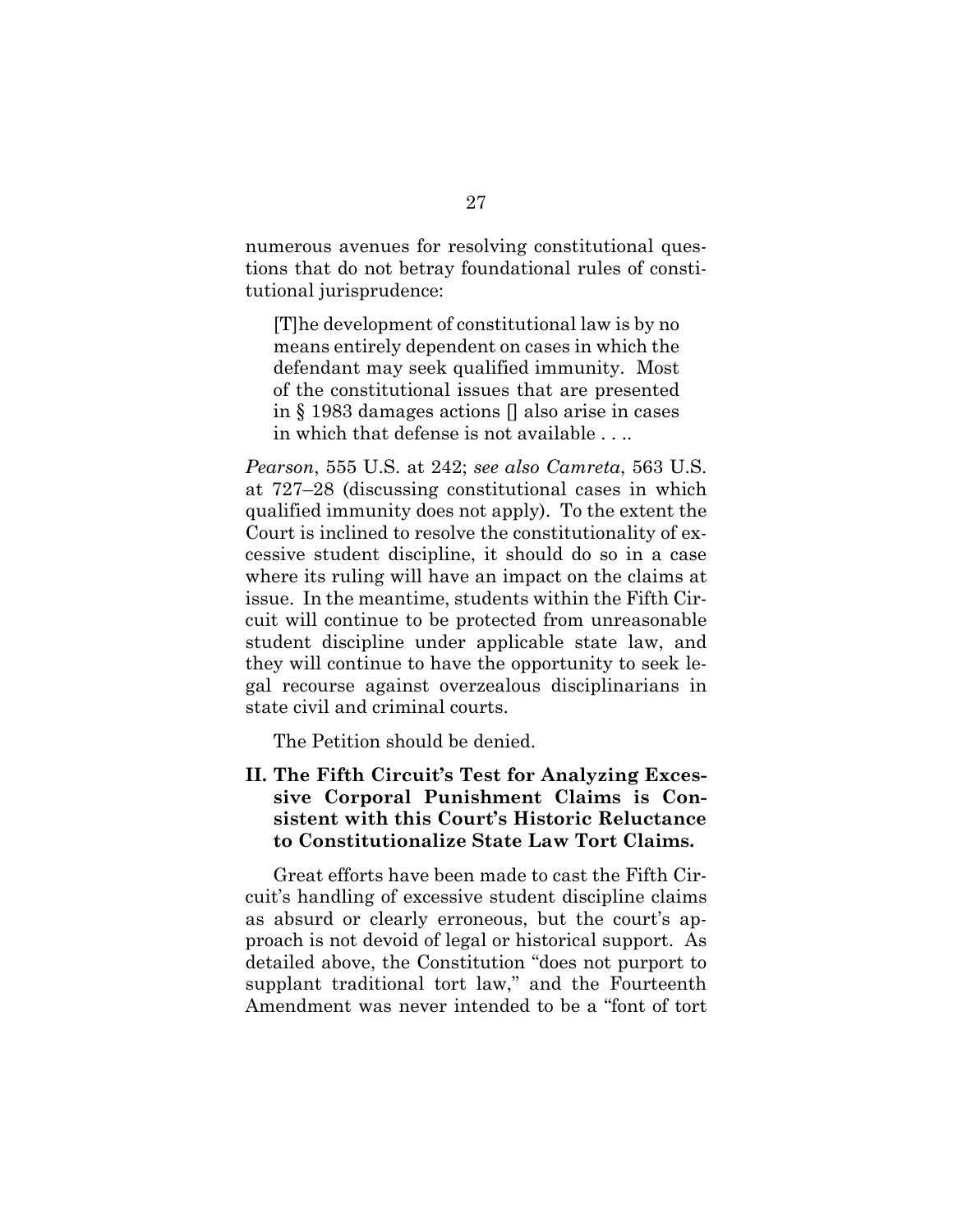law to be superimposed upon whatever systems may already be administered by the States." *Daniels*, 474 U.S. at 332; *see also Davis*, 424 U.S. at 701 ("We have noted the constitutional shoals that confront any attempt to derive from congressional civil rights statutes a body of general federal tort law; A fortiori, the procedural guarantees of the Due Process Clause cannot be the source for such law."). These core constitutional principles are what shaped the Fifth Circuit's test.

In *Ingraham*, the Fifth Circuit initially considered whether allowing corporal punishment in schools is arbitrary, capricious, or unrelated to legitimate educational goals. After deciding that it is not, the court "refused to look at each individual instance of punishment to determine if it has been administered arbitrarily or capriciously." 525 F.2d at 917. Why?

We think it a misuse of our judicial power to determine, for example, whether a teacher has acted arbitrarily in paddling a particular child for certain behavior or whether in a particular instance of misconduct five licks would have been a more appropriate punishment than ten licks.

*Id.* And, even though one of the students alleged that two assistant principals "held [him] in a prone position while [the principal] administered twenty blows," causing him to "suffer[] a painful bruise that required the prescription of cold compresses, a laxative, sleeping and pain-killing pills and ten days of rest at home," *id.* at 911, the court declined to find a substantive due process violation: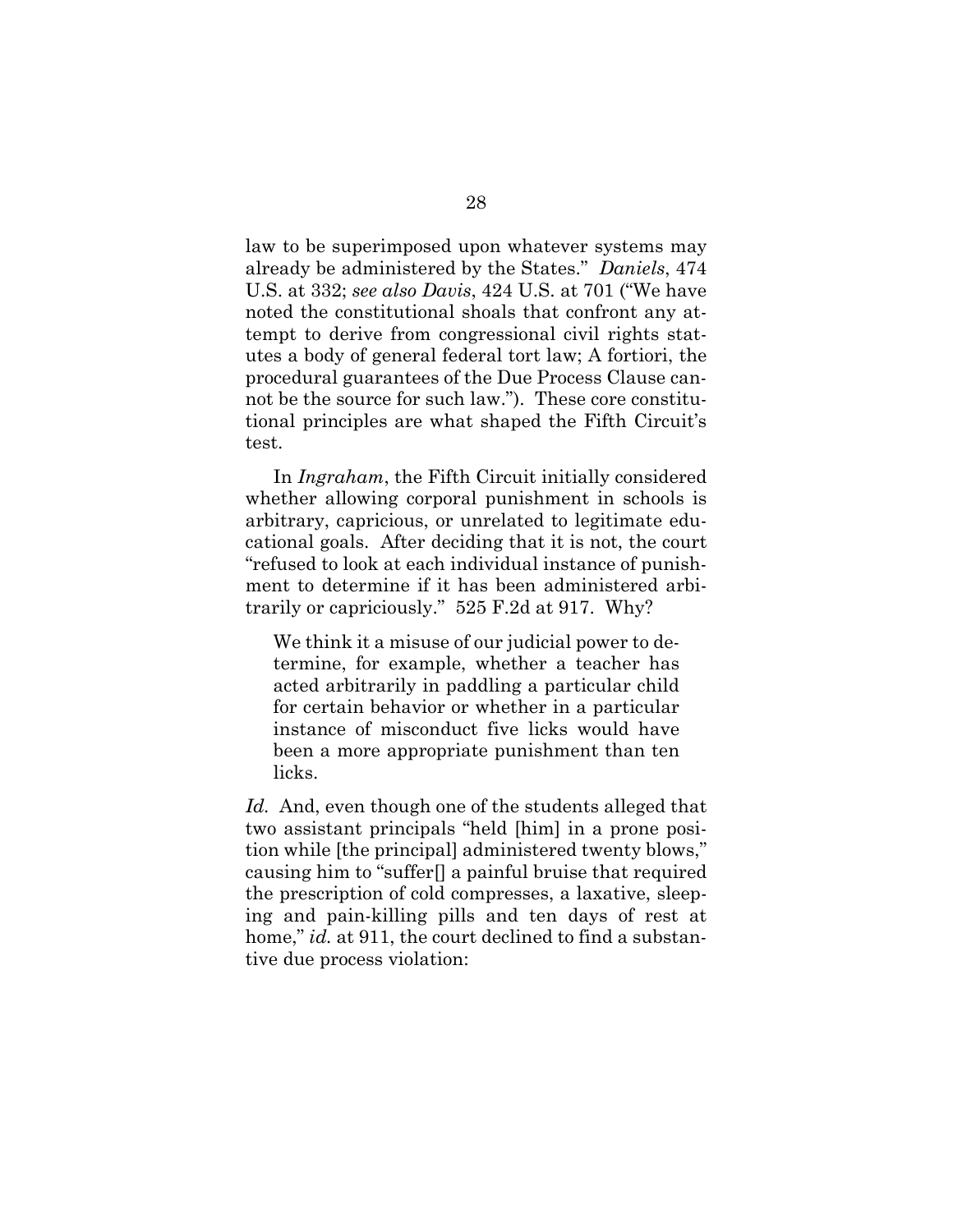We emphasize that it is not this court's duty to judge the wisdom of particular school regulations governing matters of internal discipline. Only if the regulation bears no reasonable relation to the legitimate end of maintaining an atmosphere conducive to learning can it be held to violate the substantive provision of the due process laws.

*Id.* at 917.

To be clear, the court did not condone state-sanctioned child abuse—it simply disagreed with the plaintiffs' assertion that allegations of excessive corporal punishment implicate the Constitution:

We do not mean to imply by our holding that we condone child abuse, either in home or the schools. We abhor any exercise of discipline which could result in serious or permanent injury to the child. Indeed, if the force used by defendant teachers in disciplining plaintiff was as severe as plaintiffs allege, a Florida state court could find defendants civilly and criminally liable . . . The basis of such actions is, however, tort and criminal law, not federal constitutional law . . .

In short, scrutiny of the propriety of physical force used by a school teacher upon his or her student should be the function of a state court, with its particular expertise in tort and criminal law questions. . ..

*Id.* at 915. As previously noted, this Court affirmed the Fifth Circuit's rejection of the plaintiffs' Eighth Amendment and Fourteenth Amendment procedural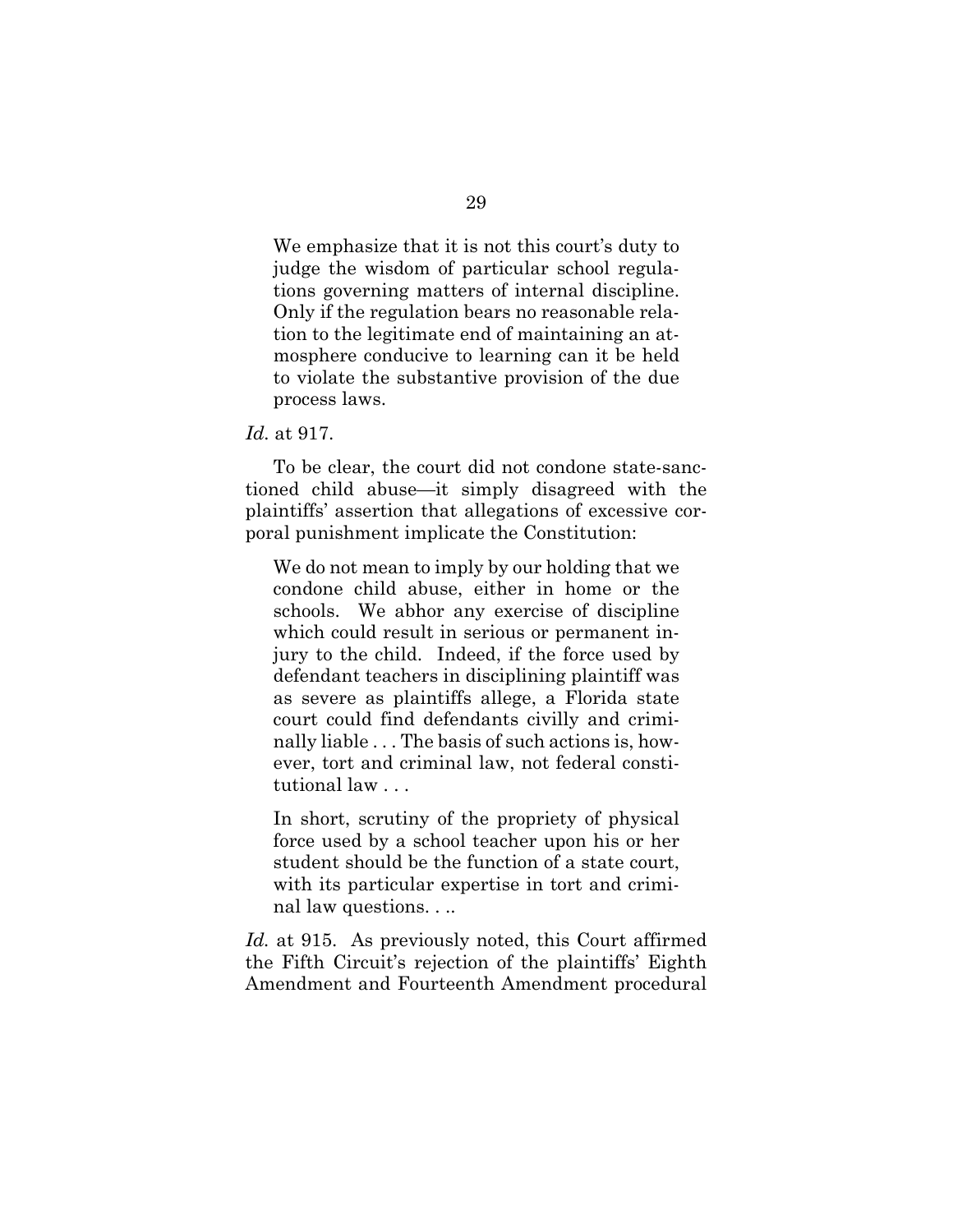due process claims but declined to review the substantive due process question.

Several years later, the Fifth Circuit reaffirmed *Ingraham* and its progeny in *Fee*:

Our precedents dictate that injuries sustained incidentally to corporal punishment, irrespective of the severity of these injuries or the sensitivity of the student, do not implicate the due process clause *if* the forum state affords adequate post-punishment civil or criminal remedies for the student to vindicate legal transgressions. The rationale, quite simply, is that such states have provided all the process constitutionally due. Specifically, states that affirmatively proscribe and remedy mistreatment of students by educators do not, by definition, act "arbitrarily," a necessary predicate for substantive due process relief.

900 F.2d at 808; *see also id.* at 809 ("Texas does not allow teachers to abuse students with impunity and provides civil and criminal relief against educators who breach statutory and common law standards of conduct.").13 The court reiterated its reluctance to constitutionalize state law tort claims, as well as its continued unwillingness to intrude upon areas traditionally governed by state and local officials:

<sup>&</sup>lt;sup>13</sup> TEX. EDUC. CODE  $\S$  22.0511(a) (providing that professional immunity does not apply to "excessive force in the discipline of students or negligence resulting in bodily injury to students"); TEX. PENAL CODE § 9.62 (authorizing educators to use only force that "the actor reasonably believes [] is necessary to . . . maintain discipline in a group"); *id at* §§ 22.01 & 22.04 (defining criminal offenses of assault and injury to a child).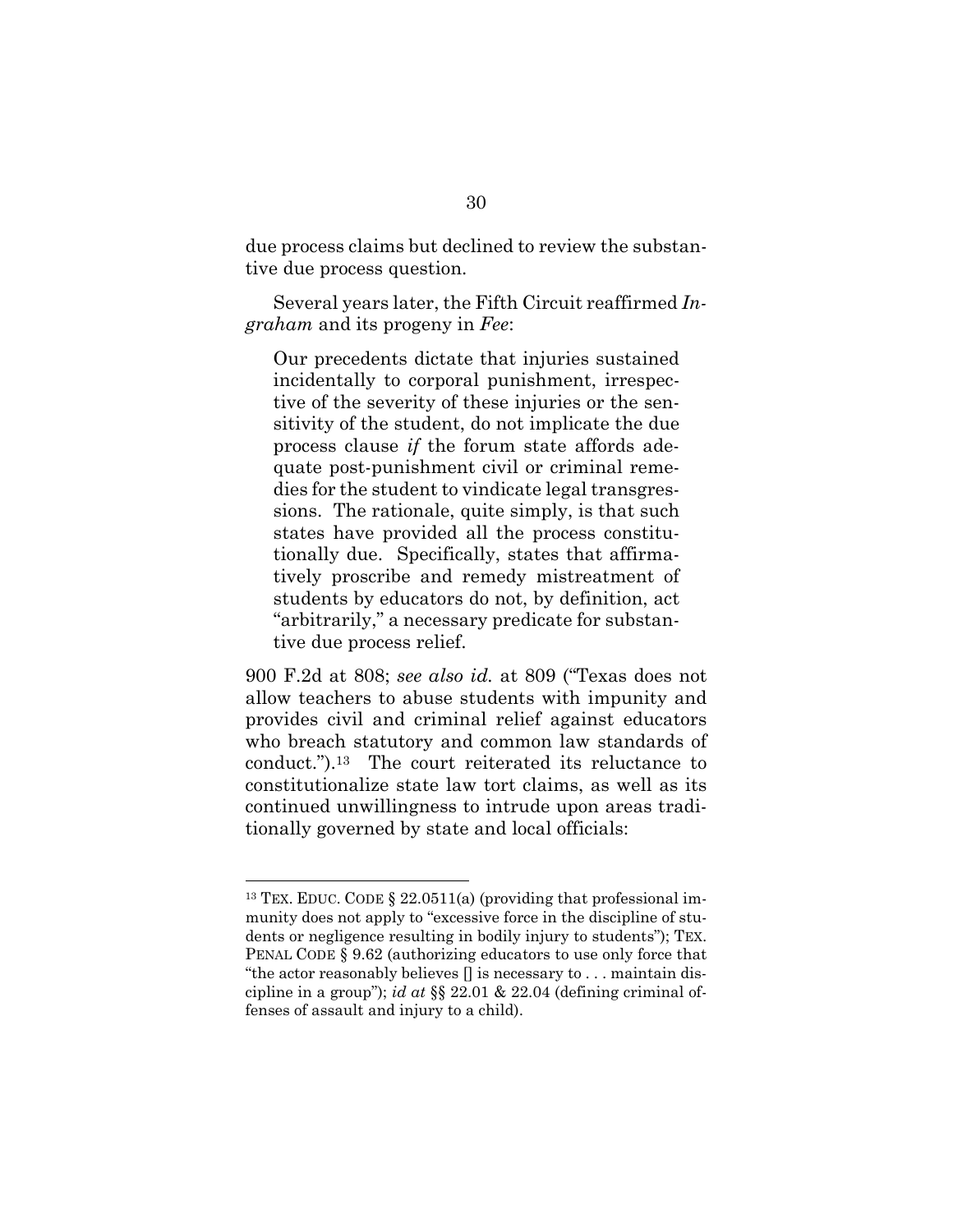[T]he Constitution is not a criminal or civil code to be invoked invariably for the crimes or torts of state educators who act in contravention of the very laws designed to thwart abusive disciplinarians.

. . .

This circuit has consistently avoided any inquiry into whether five, ten, or twenty swats invokes the [F]ourteenth [A]mendment. Thus, we have avoided having student discipline, a matter of public policy, shaped by the individual predilections of federal jurists rather than by state lawmakers and local officials. We find no constitutional warrant to usurp classroom discipline where states, like Texas, have taken affirmative steps to protect their students from overzealous disciplinarians.

*Id.* at 808–09 (internal citations omitted).

 The court also directly addressed—and rejected the criticism that its rulings made students vulnerable to extreme abuse and deprived them of their chosen remedy:

The Fees admonish this circuit for adhering to an "overly rigid" rule, one that allegedly does not contemplate egregious cases of student discipline, such as physical disfigurement or, as here, severe emotional injury. They underscore their displeasure with *Cunningham* and other precedent by suggesting that teachers could mutilate or torture students in the pursuit of discipline without federal constitutional relief.

We reject these emotionally charged criticisms as misplaced. The plaintiffs do not, and in fact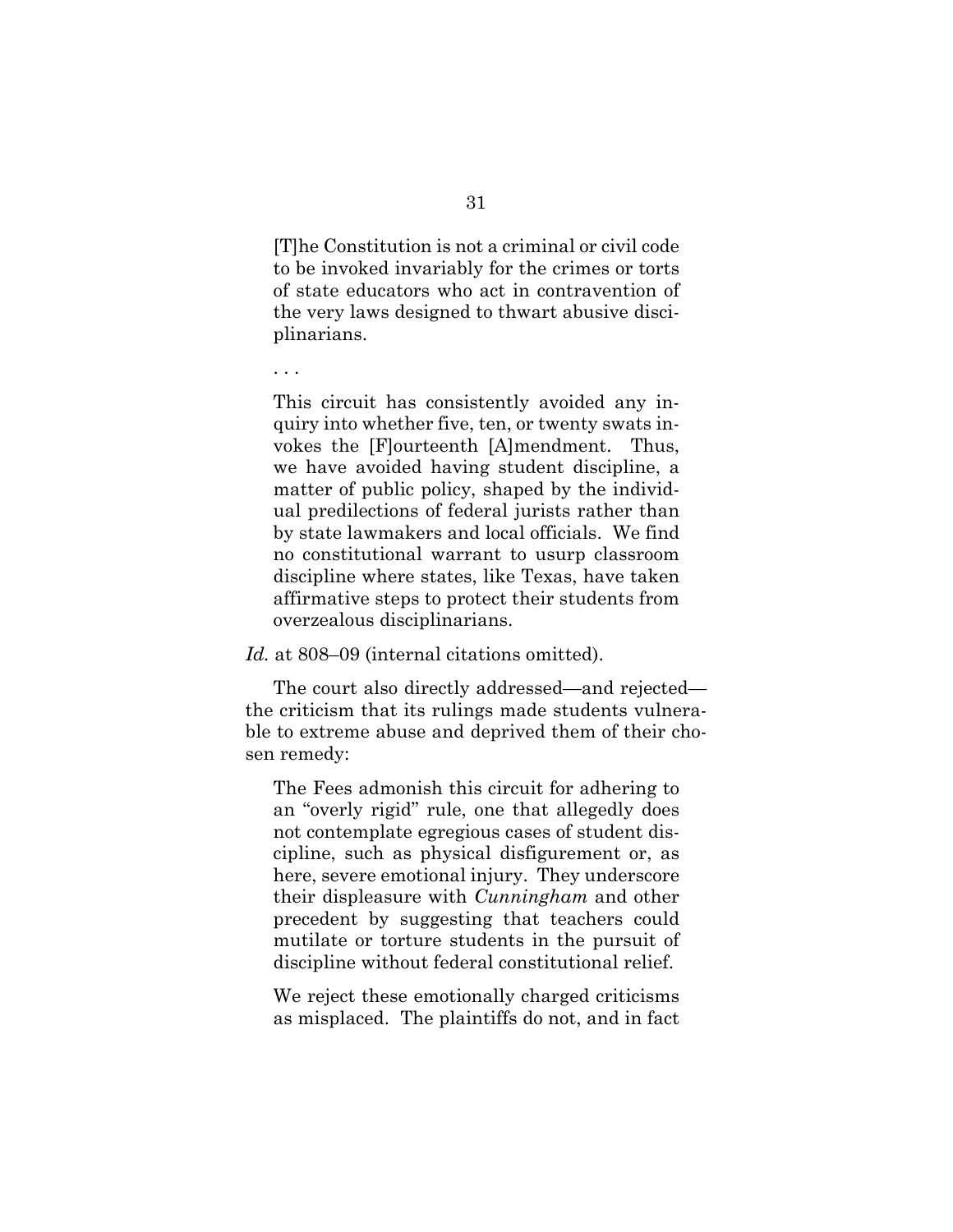cannot, claim that they lack adequate post-punishment remedies at the state level, under the facts as alleged in this case. The fact that they perceive federal damage recovery to be potentially more generous . . . is irrelevant to our inquiry and does not make state relief inadequate.

It is an overstatement to suggest that students can suffer extreme injury at the hands of educators without recourse. Admittedly, under *Cunningham* their choice of forum may be restricted to state courts. However, it is important to note that the *Cunningham* rule has been crafted to operate in the narrow context of student discipline administered within the public schools of states that authorize only reasonable discipline and, further, provide post-punishment relief for departures from its law. The inquiry, predictably, would differ in states that authorize neither.

Id. at 809. And, the court rejected the plaintiffs' attempt to undermine its precedent with cases involving constitutional rights applicable in a prison setting, stating: "[T]he *Ingraham* Court has already rejected the application of the [E]ighth [A]mendment to student punishment, and the paddling of recalcitrant students does not constitute a [F]ourth [A]mendment search or seizure." *Id.* at 810; *see also Flores*, 116 Fed. App'x at 509–10 (rejecting discipline-related Fourth Amendment claim).

 The logic underlying the Fifth Circuit's rulings *i.e.*, its overall reluctance to constitutionalize state law torts or interfere in the daily operations of public schools—has been echoed by members of the Court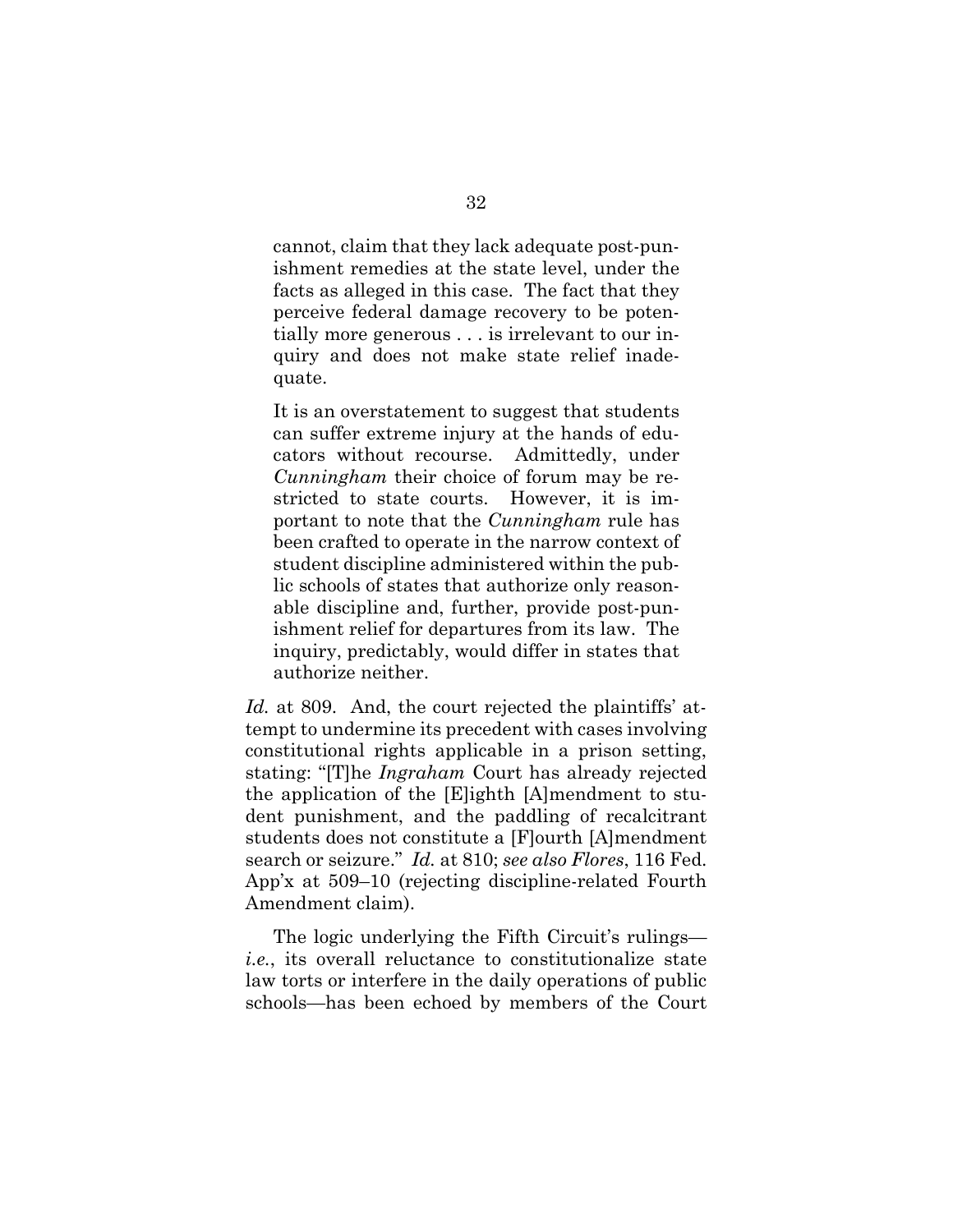throughout this Nation's history. *See, e.g., Redding*, 557 U.S. at 382–83; *Lewis*, 523 U.S. at 841; *Collins*, 503 U.S. at 128–29; *DeShaney v. Winnebago Cnty. Dep't of Soc. Svcs.*, 489 U.S. 189, 201 (1989); *T.L.O.*, 469 U.S. at 340; *Milliken*, 418 U.S. at 741–42; *Epperson*, 393 U.S. at 104.

Notably, although other circuits disagree with *Ingraham* and *Fee*, the Fifth Circuit's approach does not directly conflict with any decision from this Court. Admittedly, the Court has held in other distinct contexts that post-deprivation remedies are irrelevant to a substantive due process analysis—*see, e.g., Zinermon v. Burch*, 494 U.S. 113 (1990) (involving a state mental health treatment facility) and *Knick v. Township of Scott*, 139 S. Ct. 2162 (2019) (involving a Fifth Amendment takings claim)—but, as detailed above, the Court has also routinely held that students' constitutional rights are limited in the public school setting, assuming they apply at all. In fact, the Court has already foreclosed two avenues of constitutional relief in the specific context of disciplinary corporal punishment. *Ingraham*, 430 U.S. at 672, 682 (holding that the Eighth Amendment does not apply to disciplinary corporal punishment and that the Fourteenth Amendment does not require notice and a hearing prior to the imposition of corporal punishment, as authorized and limited by state law).

 The federal constitutional rights of students in the public school setting are often limited. Where a State both prohibits and remedies the use of unreasonable force against students, student disciplinary issues should be shaped by state lawmakers and local officials, rather than "the individual predilections of federal jurists."